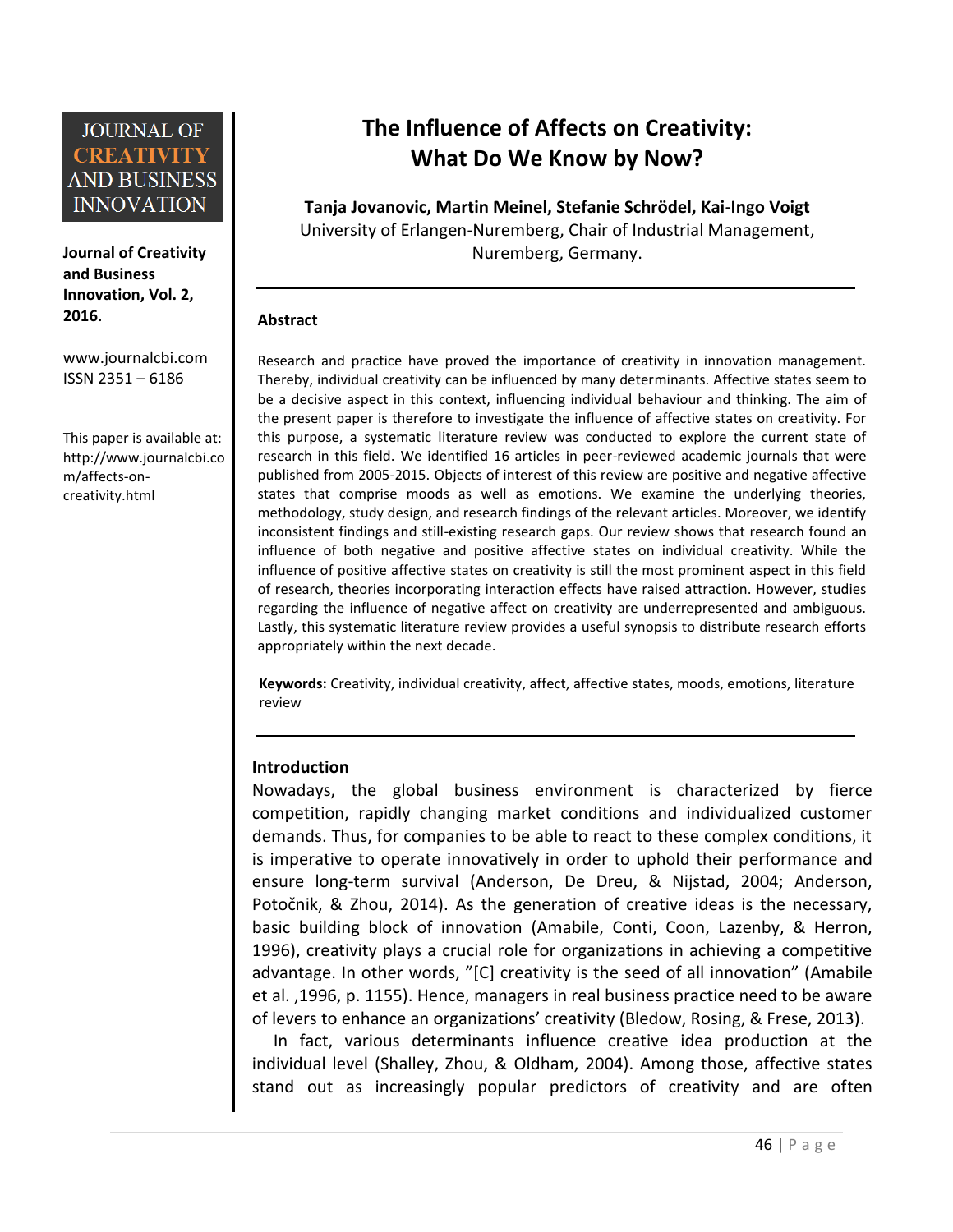**Journal of Creativity and Business Innovation, Vol. 2, 2016**.

[www.journalcbi.com](http://www.journalcbi.com/) ISSN 2351 – 6186

This paper is available at: [http://www.journalcbi.co](http://www.journalcbi.com/ideation-using-analogies.html) [m/affects-on](http://www.journalcbi.com/ideation-using-analogies.html)[creativity.html](http://www.journalcbi.com/ideation-using-analogies.html)

highlighted as pivotal aspects in reinforcing, but equally inhibiting creativity in the workplace (Fong, 2006; George & Zhou, 2002). Amabile et al. (2005), as well as Barsade and Gibson (2007), underscore the significance of examining affective states in organizational contexts due to their omnipresence in workplace settings. However, around a decade ago there seemed to be a dearth of research that offered multiple options for future studies, e.g. (Amabile et al., 2005; George and Zhou, 2002; Shalley et al., 2004), on the consequences of positive and negative affective states on creativity.

Now, around ten years after, it seems promising to investigate whether this area of research has been advanced, and if there are new insights into the affective states-creativity link., It is worth identifying still-existing research gaps and inconsistent findings as they might hint at directions for future research. Therefore, we address the following research question by a systematic literature review: "What have we learned so far about the influence of affective states on creativity, especially in the last decade?"

#### **Theoretical foundations**  *Affectivity and affective states*

*Affect* can be conceived as an umbrella term encompassing both dispositional traits and affective states (Barsade & Gibson, 2007). *Dispositional traits* are stable individual differences regarding the probability that a person experiences distinct emotions (Davis, 2009). Accordingly, some people have the disposition to experience more positive moods, while others show the stable tendency to regularly experience negative moods and emotions, meaning that they are often distressed and have a negatively distorted self-image (Watson & Clark, 1984). These stable individual differences prevail over time, irrespective of the situation (Watson & Clark, 1984). To describe these dispositional traits, the technical terms of "positive" and "negative" affectivity are commonly used.

This consistency, however, is not inherent in *affective states*. Affective states are conceptualized as being more short-term and transient, as they refer to how a person is feeling within a limited time frame (Watson & Clark, 1984) and a specific situation (Kumar, 1997). Instead of being determined by an individual's personality, they are situation-dependent. Generally, affective states can be described as a superordinate concept since they include the two categories of emotion and mood (Barsade & Gibson, 2007). Although these two terms may seem interchangeable and synonymous, they deviate from each other on several dimensions.

*Emotions* are elicited by a specific event or cause, which directs attention and promotes action (Davis, 2009; Fredrickson, 2001). Therefore, emotions can be conceptualized as response tendencies following an initial stimulus (Fredrickson, 2001). *Moods* are relatively diffuse and generalized affective states (Davis, 2009).They are not tied to a specific stimulus or resulting action and are likewise perceived as lower-intensity affective states, being characterized by a longer duration than emotions (Kumar, 1997).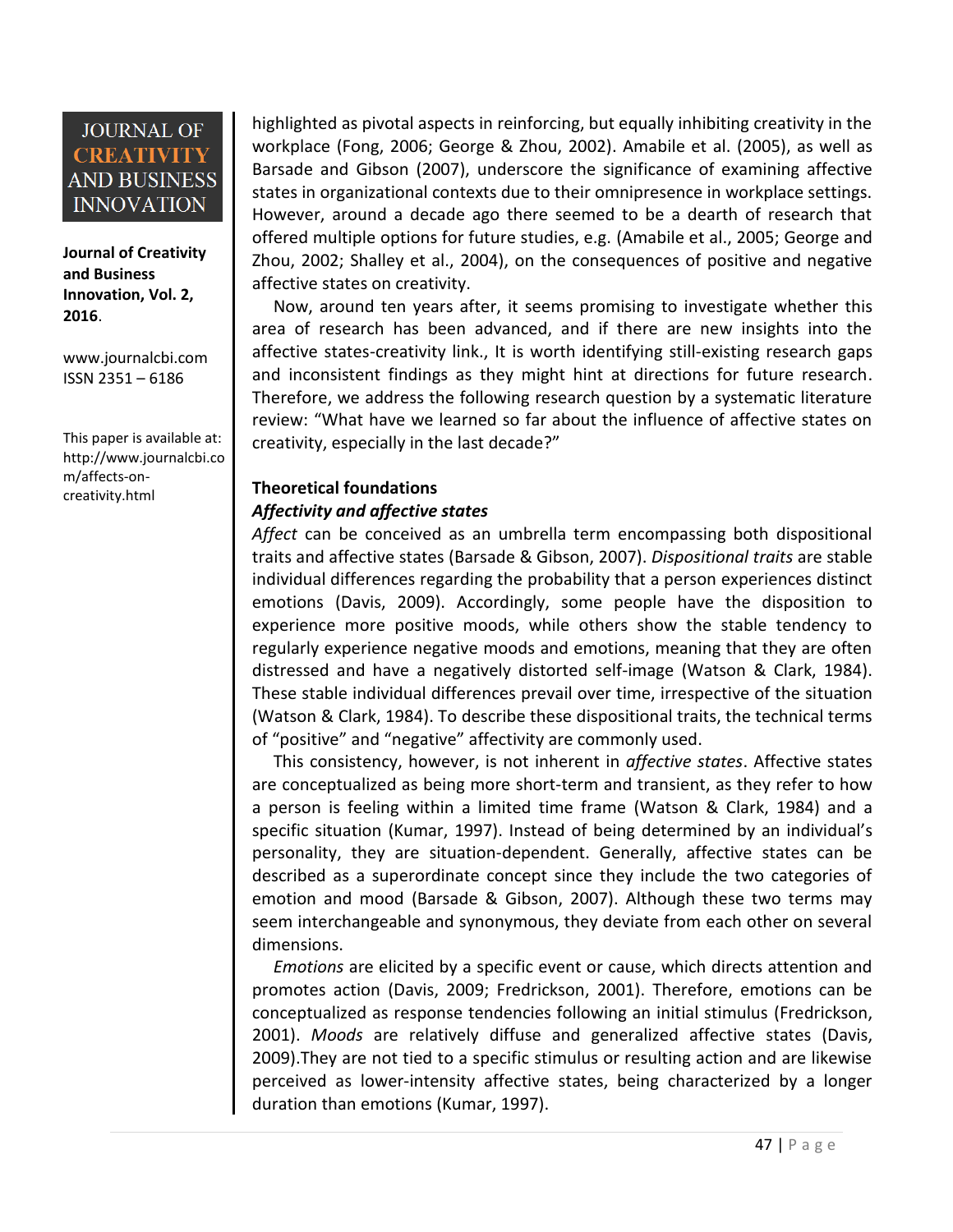

**Journal of Creativity and Business Innovation, Vol. 2, 2016**.

[www.journalcbi.com](http://www.journalcbi.com/) ISSN 2351 – 6186

This paper is available at: [http://www.journalcbi.co](http://www.journalcbi.com/ideation-using-analogies.html) [m/affects-on](http://www.journalcbi.com/ideation-using-analogies.html)[creativity.html](http://www.journalcbi.com/ideation-using-analogies.html)

#### *Creativity*

*Creativity*, as an outcome variable, is commonly defined as the ability to generate novel and useful ideas (Amabile et al., 1996; Oldham & Cummings, 1996). Creativity emerges at the individual level, whereas innovation describes the successful implementation of these ideas at the wider organizational level (Oldham & Cummings, 1996). Thus, creativity is commonly seen as the first, necessary step for innovations to come into existence (Amabile et al., 1996). Furthermore, the development of creative ideas is not tied to specific management levels, certain occupations or industries, nor is it a knack of a few. As a logical consequence, any employee can engage in the creative process, suggest novel and useful ideas and become more creative (Madjar et al., 2002).

Creativity is usually conceptualized by three different but interrelated facets: creative fluency, flexibility and originality (Guilford, 1967). Fluency counts the number of unique ideas that are generated. Flexibility instead refers to the number of different categories a person accesses during the idea generation process. For instance, someone who creates ideas within a sole category will be regarded as less cognitively flexible than someone whose ideas can be assigned to multiple distinct categories. Originality refers to the uncommonness of ideas by reflecting a person's ability to free oneself of habitual thoughts (Baas et al., 2008). In laboratory studies, these three facets of creativity are frequently used to evaluate the creative performance of subjects on divergent thinking and ideation tasks (Mumford & Gustafson, 1988). In field studies, other measures of creativity are applied. Most frequently, supervisors rate the creative performance of their subordinates (e.g., George & Zhou, 2002). Otherwise, the creative performance of an employee is assessed by coworkers or, when creativity is measured within short time frames, individuals themselves answer questionnaires about their creative generation (e.g., Amabile et al., 2005; Binnewies & Wörnlein, 2011).

#### *Theories reflecting affective states and creativity*

To begin with, positive affective states are predominantly theorized as having favorable effects on creativity by enhancing cognitive flexibility. An often-cited body of research that supports this positive link comes from the cognitivist Alice Isen. According to Isen´s (1978) mood-congruent retrieval theory, affective states determine which thoughts come to mind. The theory suggests that positive mood enhances the accessibility and recall of positive material in memory, and thus serves as a retrieval cue for positively-toned thoughts. It is argued that positive material in memory is more extensive and varied than other material, which in turn entails that cognitive processes may be more flexible, resulting in greater creativity (De Dreu et al., 2008; Isen, Johnson, Mertz, & Robinson, 1985). In line with this, Isen and colleagues further propose that positive affect does not only enlarge the cognitive context by cueing more positive material, but likewise affects cognitive organization as a result of altering the context. They suggest that positive moods lead people to recognize more connections between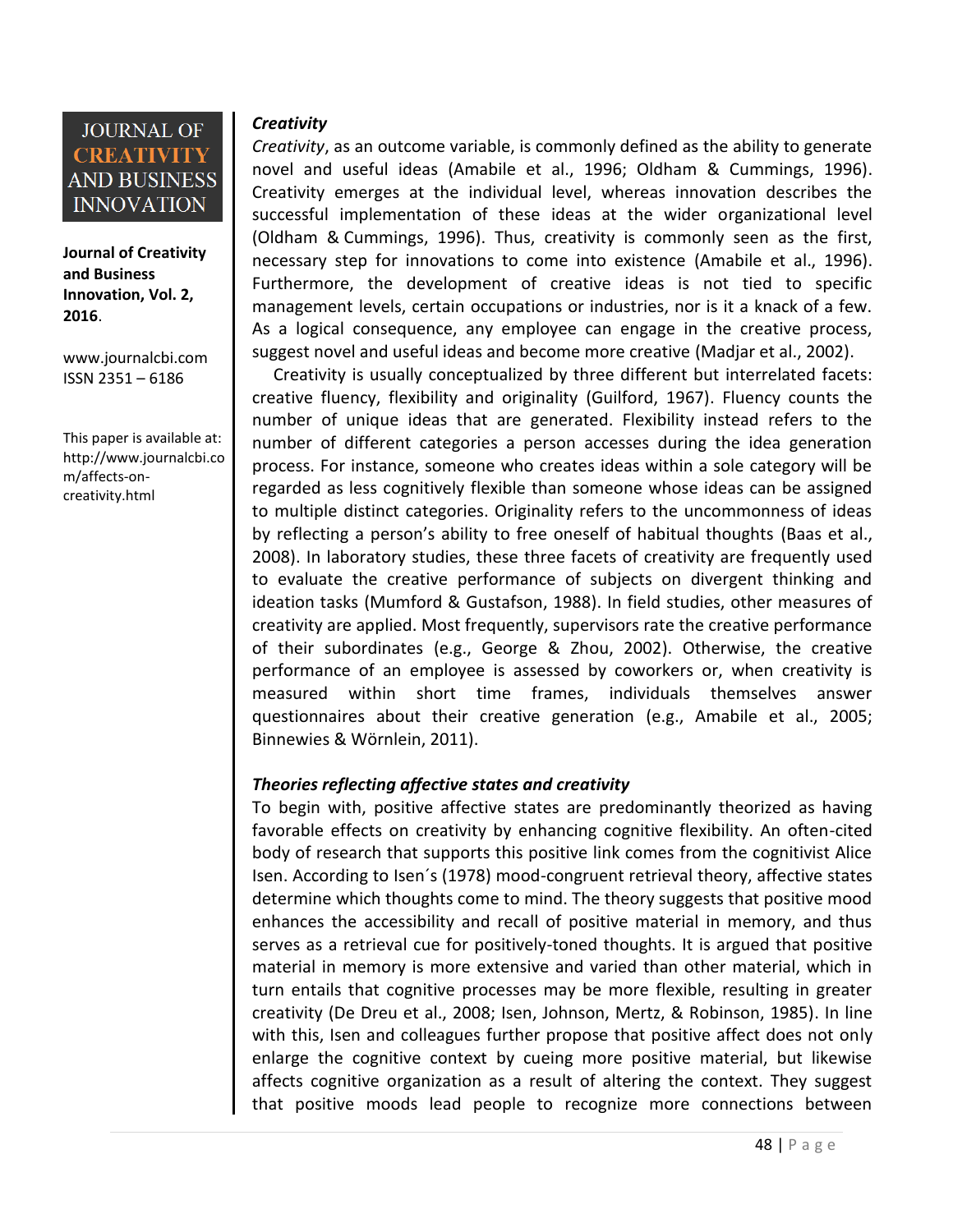**Journal of Creativity and Business Innovation, Vol. 2, 2016**.

[www.journalcbi.com](http://www.journalcbi.com/) ISSN 2351 – 6186

This paper is available at: [http://www.journalcbi.co](http://www.journalcbi.com/ideation-using-analogies.html) [m/affects-on](http://www.journalcbi.com/ideation-using-analogies.html)[creativity.html](http://www.journalcbi.com/ideation-using-analogies.html)

seemingly unrelated materials, which is a central attribute of creativity. (Isen & Daubman, 1984; Isen et al., 1985).

Similarly, Barbara Fredrickson (1998) highlights the facilitative effects of positive emotions on creativity. In her broaden-and-build model of positive emotions the author mainly posits that positive affective states, such as the emotions of joy, interest, contentment and love, all broaden an individual's momentary thought-action repertoire. Therefore, positive emotions expand an individual's scope of attention and cognition, leading to an increased range of thoughts. Thus, much like Isen's theories, Fredrickson's model alludes to the important role cognitive processes, most notably cognitive flexibility, play in being creative. Consequently, the broaden-and-build model also attributes increased creativity to positive affective states resulting from a gain in cognitive variation (Amabile et al., 2005).

The cognitive tuning model, which is often called the feelings-as-information theory (Davis, 2009) offers another theoretical account for the link. Its alternative name stems from one of its basic assumptions: it suggests that affective states have a signaling function, and convey information about the current environment of the individual (Schwarz & Bless, 1991). Positive moods signal that the current state of affairs is safe and satisfactory, whereas negative moods imply that the situation is problematic and that some action might be needed to eliminate the threat of negative outcomes. An important logical consequence inherent in the model is that different affective states lead to different information processing strategies. Positive affective states lead the individual to engage in the use of more simple heuristics. Moreover, given that the environment is considered safe, they increase the willingness to take risks and make novel and unusual associations. Negative affective states, by contrast, are associated with a more effortful and detail-oriented information processing style, since the environment is characterized as ambiguous (Schwarz & Bless, 1991). Accordingly, individuals in a negative mood may perform worse in creative problem solving tasks than their counterparts.

The mood-as-input model (Martin & Stoner, 1996) derived from the above cognitive tuning model explains the link between negative affective states and creativity. A key feature of the model, equivalent to the cognitive tuning model, is that moods convey information content. People use their current mood state as a source of information in order to assess whether they have put forward enough effort to achieve a particular goal and accordingly rate the adequacy of their commitment. Therefore, positive moods imply that enough effort has been made, leading to a more favorable judgement of one´s individual performance. Negative moods instead signal that the task is not yet completed, resulting in higher effort of the individual. Thus, in this context, people in positive moods may stop working on a task earlier because they think that their creative performance is sufficient. In contrast, people in negative affective states may persist in working on a task and refining the idea until the optimum level of creativity is achieved. Hence, when goal attainment is used as an evaluation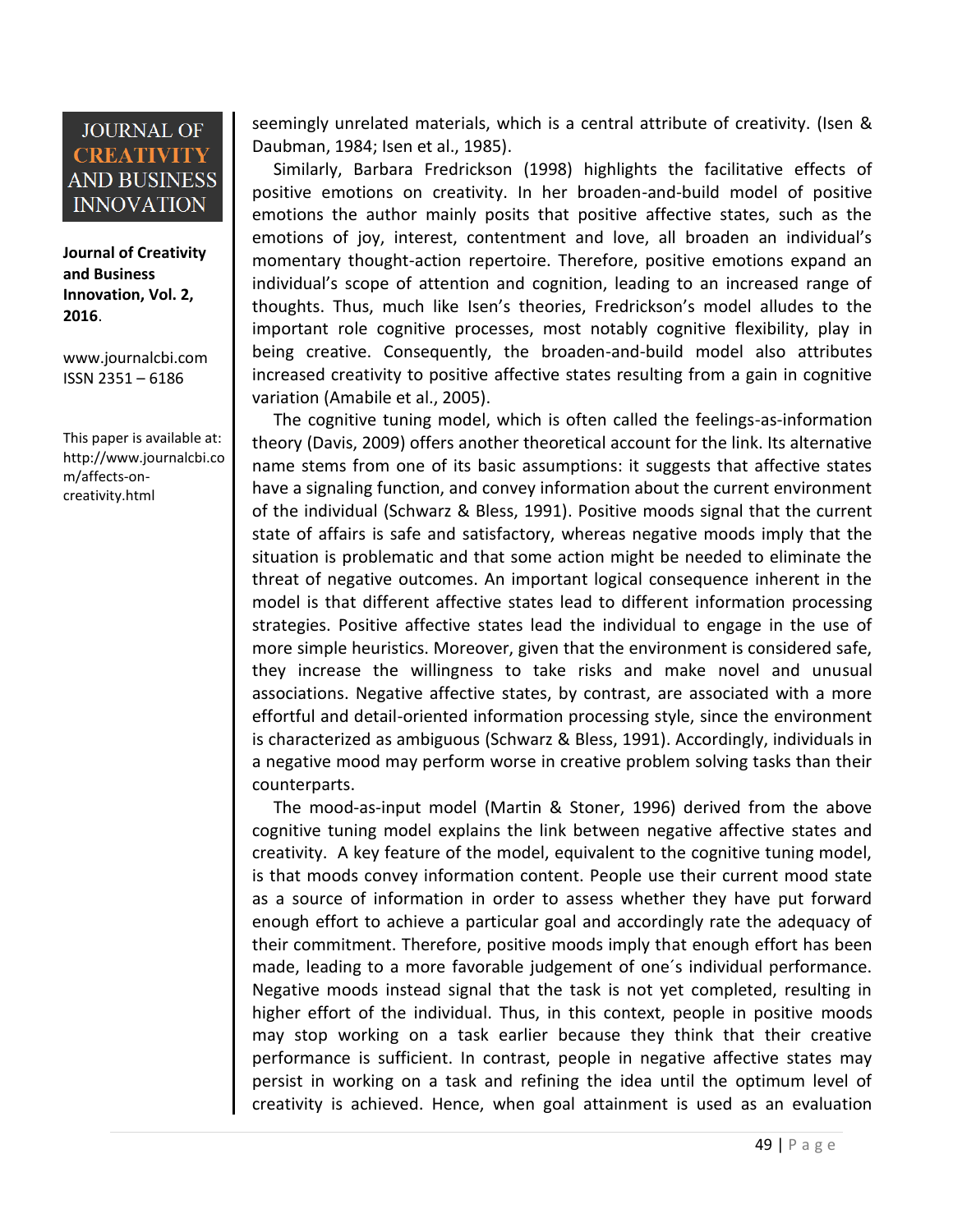**Journal of Creativity and Business Innovation, Vol. 2, 2016**.

[www.journalcbi.com](http://www.journalcbi.com/) ISSN 2351 – 6186

This paper is available at: [http://www.journalcbi.co](http://www.journalcbi.com/ideation-using-analogies.html) [m/affects-on](http://www.journalcbi.com/ideation-using-analogies.html)[creativity.html](http://www.journalcbi.com/ideation-using-analogies.html)

standard (in the model termed as performance-based stop rule), negative moods seem to have more favorable effects on creativity than positive moods. In other contexts (enjoyment-based stop rule), the reverse holds true (Martin et al., 1993).

A final theoretical approach that must be considered is the hedonic contingency theory (Wegener & Petty, 1994) that is based on a mood management hypothesis: whereas happy individuals try to maintain their positive mood, sad individuals are interested in overcoming their negative affective state. According to the theory, individuals in a good mood are confronted with more mood threatening tasks than individuals in a bad mood. Thus, Wegener and Petty (1994) exemplify that sad individuals would engage in almost any available task neglecting their hedonic consequences. Instead, individuals in a happy mood have fewer alternatives to gain a hedonic reward. Therefore, they must assess the hedonic consequences of a specific action more meticulously and will only engage in tasks that uphold or enhance their mood. With regard to creativity, it is argued that individuals in a positive mood might engage more creatively in order to make a task more fun, and in this way sustain their positive mood.

#### **Method**

For the purpose of objectively answering the research question and summarizing the grown body of literature, a systematic literature review was conducted. In comparison to a traditional review, a systematic one excels through a comprehensive search and a methodical analysis (Tranfield et al., 2003). First, the databases were selected on the basis of their covered subject areas. As it was important to include databases with a focus on business and psychology, PsycINFO, PsycARTICLES and Business Source Complete were used. Second, the search terms were derived on the basis of the defined research question and enlarged with synonyms, related concepts and thesaurus searches of the databases. Keywords for the search included *affect/affective states, mood/mood states, emotion/emotional states, creativity/creative ability in business* and *workplace (employ\*, work\*)*. The database enquiries were filtered by diverse combinations of the search terms e.g. *"affective states" AND creativity* or *(mood OR emotion OR affect) AND DE "CREATIVE ability in business"*. Overall, twelve search enquiries were conducted and 1191 potential articles were derived. All of the articles were then evaluated on the basis of the criteria listed in table 1. For the ultimate inclusion in the review, thematic relevance was the most decisive criterion. Besides studies focusing on employees, also studies with students are included as in the literature it is generally assumed that findings for students are applicable to employees in corporate contexts (Baas et al., 2008; Bledow et al., 2013, Fong, 2006).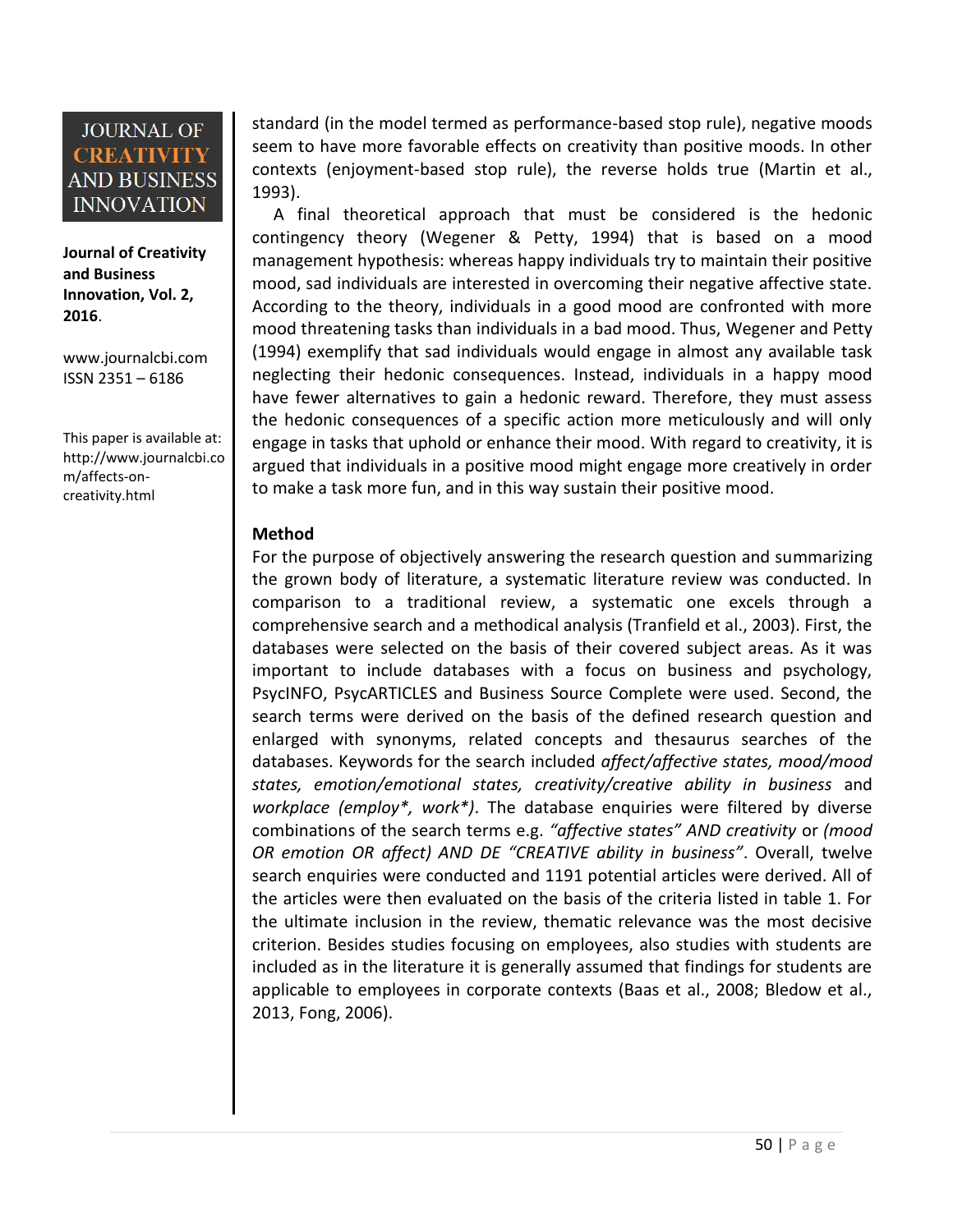**Journal of Creativity and Business Innovation, Vol. 2, 2016**.

[www.journalcbi.com](http://www.journalcbi.com/) ISSN 2351 – 6186

This paper is available at: [http://www.journalcbi.co](http://www.journalcbi.com/ideation-using-analogies.html) [m/affects-on](http://www.journalcbi.com/ideation-using-analogies.html)[creativity.html](http://www.journalcbi.com/ideation-using-analogies.html)

| Publication  | English or German                                           |
|--------------|-------------------------------------------------------------|
| language     |                                                             |
| Journal      | Only peer-reviewed journals; only A-, B- journals of the    |
|              | <b>VHB3 Journal Ranking</b>                                 |
| Author       | Articles of popular authors irrespective of ranking,<br>but |
|              | must be peer-reviewed                                       |
| Setting      | Organizations or controlled<br>environments<br>e.g.         |
|              | universities/laboratories                                   |
| Study        | Employees; students (in exchange of employees); no not      |
| participants | normal adult populations                                    |
| of<br>Date   | 2005-2015                                                   |
| publication  |                                                             |
| Content      | Affective states, not affective traits; no other emotion-   |
|              | related phenomenon; creativity, not innovation; creativity  |
|              | as dependent variable, not the reverse                      |

Table 1: Inclusion and exclusion criteria

During this process, 703 articles were dropped due to their title and another 402 articles were excluded after reading the abstract, remaining 86 potentially relevant articles. Removing the duplicates led to 27 articles, which were then read in full text and, by process of elimination, reduced to 16. Three studies were excluded because it was questionable whether they measured affective states or traits. Another seven studies were disregarded since they only touched on the affective states-creativity link, and thus had a distorted focus. Two studies were not considered as they measured highly related concepts but not creativity itself as dependent variable. One study was excluded because the mood induction procedure was only partly successful, limiting its meaningfulness.

The relevant articles appeared in eight international journals (Creativity Research Journal, Academy of Management Journal, Organizational Behavior and Human Decision Processes, Journal of Personality and Social Psychology, Journal of Organizational Behavior, Psychological Bulletin, Journal of Experimental Social Psychology, and Administrative Science Quarterly). Their distribution among the journals is shown in figure 1. The investigated articles were published between 2005 and 2015. Figure 2 illustrates the number of articles that were published per year.

Where possible, the 16 articles were approached in a uniform fashion in order to systematically analyze and report their findings. Four essential points were extracted from each: the theories on which the authors based their assumptions and claims, the relevant, derived hypothesis or new theories that were developed, the study design used to test the proposed train of thought, and the results. Engaging in such a systematic data extraction enhanced the comparability of study findings, and made them easier to synthesize. The results of this evaluation are summarized in the appendix.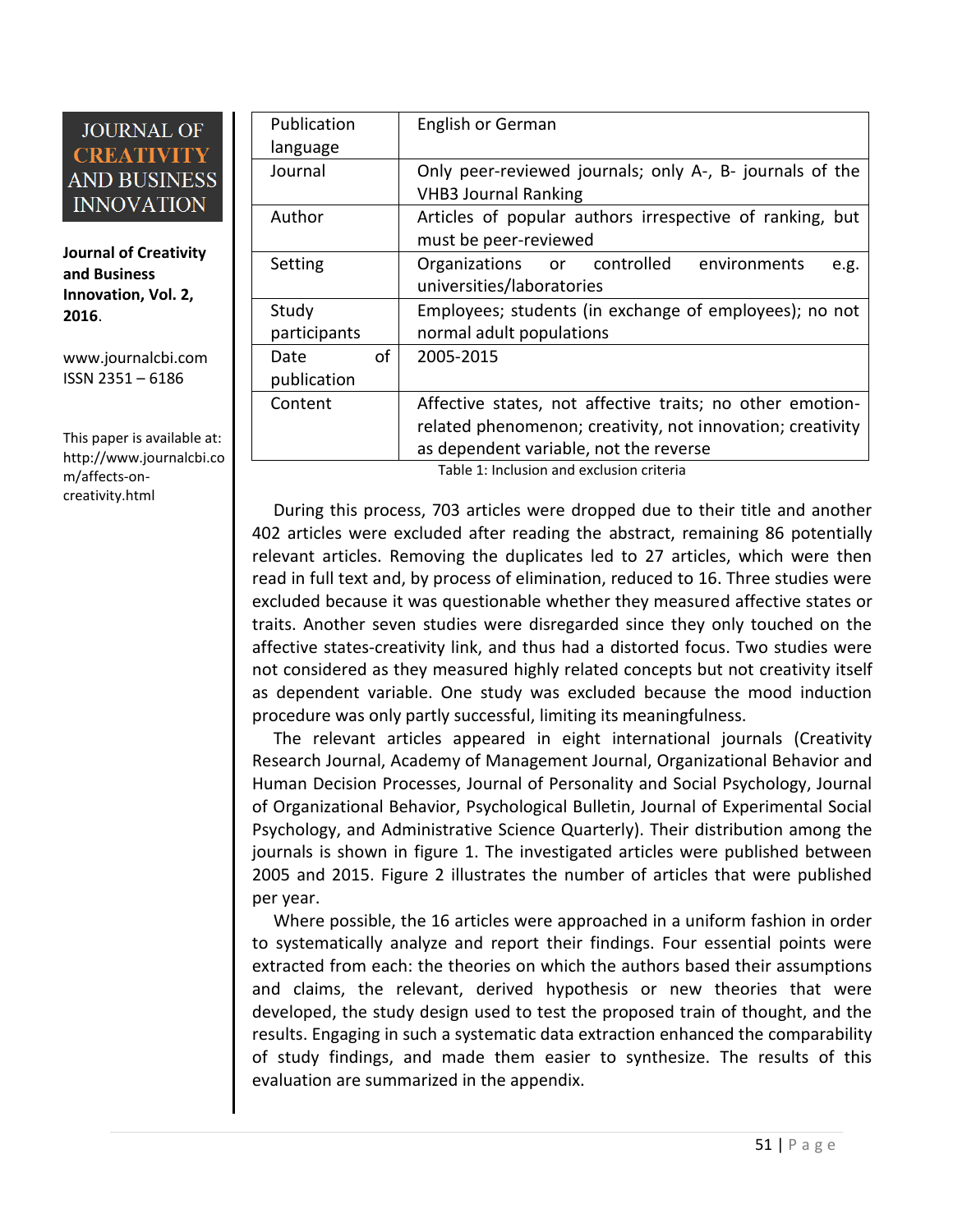**Journal of Creativity and Business Innovation, Vol. 2, 2016**.

[www.journalcbi.com](http://www.journalcbi.com/) ISSN 2351 – 6186

This paper is available at: [http://www.journalcbi.co](http://www.journalcbi.com/ideation-using-analogies.html) [m/affects-on](http://www.journalcbi.com/ideation-using-analogies.html)[creativity.html](http://www.journalcbi.com/ideation-using-analogies.html)



Figure 1: Number of articles per journal.



Figure 2: Number of articles published per year.

With regard to the characterization of the included articles, all 16 (apart from one, which also incorporates qualitative elements) are quantitative in nature. Seven articles used experiments, whereas three papers describe observational studies taking place in organizations. Two articles incorporated both, an experimental and observational study. The remaining two articles are metaanalyses.

Concerning the valence of affective states, two studies focus on positive affective states, two on their negative counterparts and the remaining investigate both hedonic states. Five articles focus on independent effects and three articles propose interaction effects. Thus, the included papers constitute a quite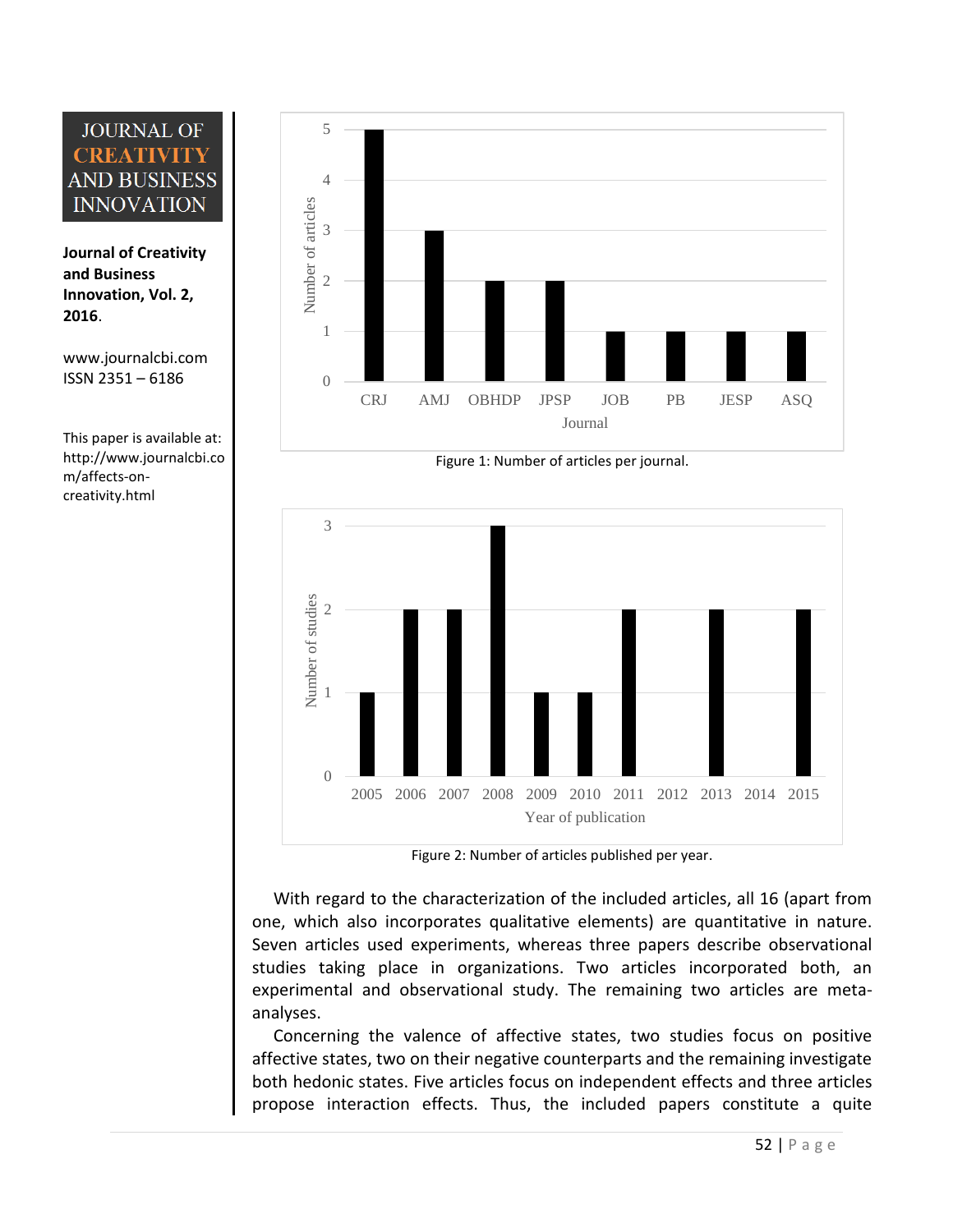**Journal of Creativity and Business Innovation, Vol. 2, 2016**.

[www.journalcbi.com](http://www.journalcbi.com/) ISSN 2351 – 6186

This paper is available at: [http://www.journalcbi.co](http://www.journalcbi.com/ideation-using-analogies.html) [m/affects-on](http://www.journalcbi.com/ideation-using-analogies.html)[creativity.html](http://www.journalcbi.com/ideation-using-analogies.html)

heterogeneous sample, which allows for insight into the affective statescreativity link from multiple directions. It is worth noting that the studies do not always precisely distinguish between moods and emotions with regard to their usage of terms/induction Therefore, also in the discussion section, no differentiation is made between moods and emotions. Instead, their effects on creativity are discussed under their higher-order construct of affective states. Finally, the studies relied on five theories, whereas the number of studies referring to those is quite unilateral (figure 3). Besides existing theories, new theories were established in the last decade. The number of studies that make use of those theories is shown in figure 4.



Figure 3: Underlying theories

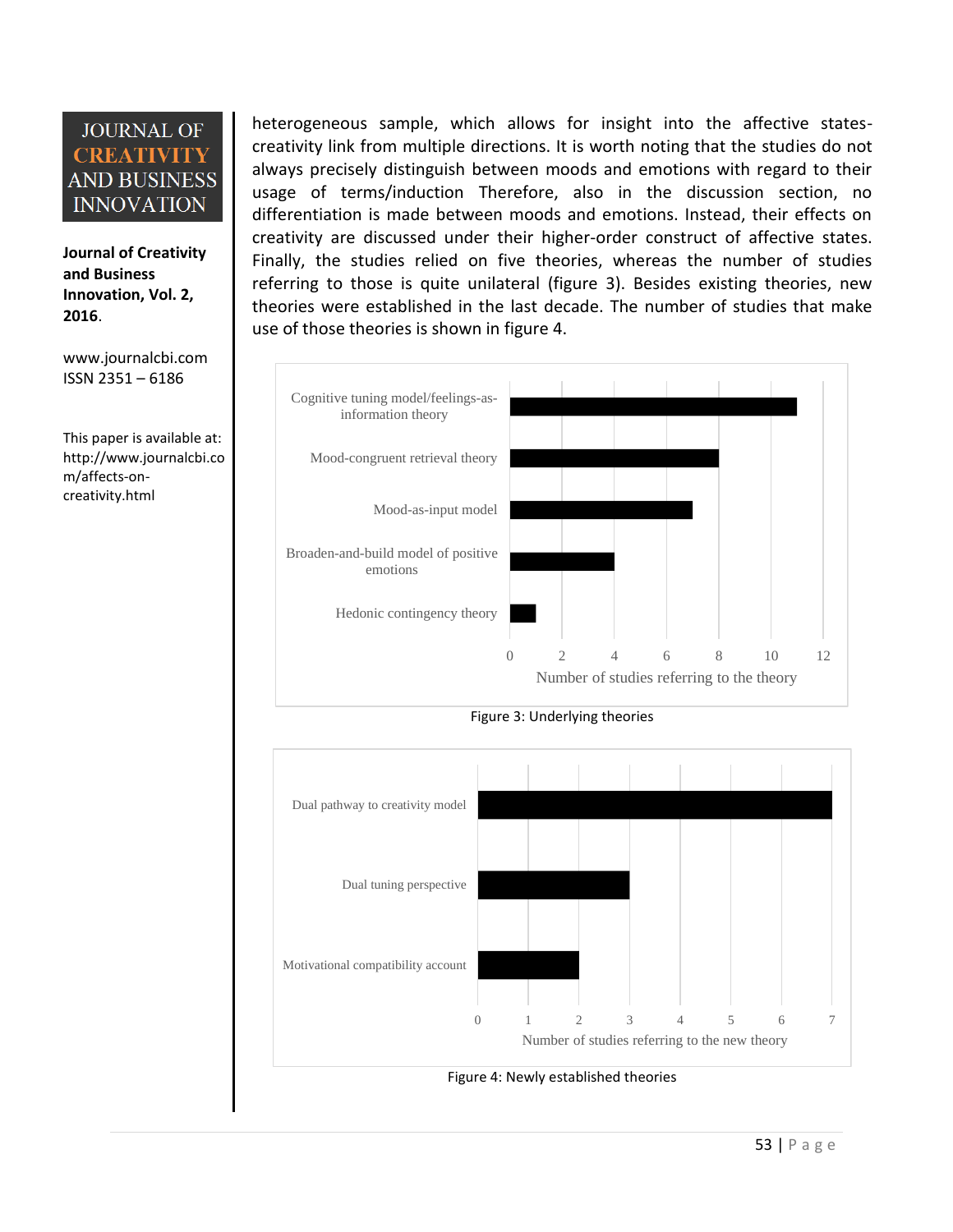

**Journal of Creativity and Business Innovation, Vol. 2, 2016**.

[www.journalcbi.com](http://www.journalcbi.com/) ISSN 2351 – 6186

This paper is available at: [http://www.journalcbi.co](http://www.journalcbi.com/ideation-using-analogies.html) [m/affects-on](http://www.journalcbi.com/ideation-using-analogies.html)[creativity.html](http://www.journalcbi.com/ideation-using-analogies.html)

#### **Findings**

#### *Studies investigating only positive affective states*

The first paper that focuses on positive affective states and their relation to creativity is a longitudinal field study conducted by Amabile et al. (2005). The authors mainly refer to Fredrickson's (2001) broaden-and-build theory. Beyond considering the pure link between positive affect and creativity, they hypothesize more complex patterns that might influence the relationship, e.g. affective intensity and affective lability. Interestingly, they also contemplate temporal aspects, most notably incubation periods, such that a positive mood at day one might be followed by enhanced creativity at day two. To test their assumptions, for several months, 222 employees engaged in creative work filled in a daily questionnaire that asked for quantitative as well as qualitative data on their momentary experienced affect and creativity. Additionally, a monthly peer-rated questionnaire was employed. The results suppose a simple and linear relationship between positive affect and creativity, finding no effects of affective intensity and lability. Furthermore, incubation periods of up to two days have been found.

Another study investigating positive mood as an independent variable was run by Hirt et al. (2008). They investigate the correctness of the mood management hypothesis and suggest that happy individuals only exert more creativity, if it is clear that their creative efforts will serve to sustain their mood. The expectations were tested on the basis of three experimental studies, using students as subjects. Film clips induced the desired mood and category generation tasks were used to measure creativity on its three dimensions. First results showed that happy individuals systematically selected tasks according to their pleasantness and potential for creativity. Study two lends further support by confirming that individuals, when instructed to perform a mood-threatening task, transform the activity into something less tedious by leveraging creativity to sustain their mood. The last study verified these results.

#### *Studies investigating only negative affective states*

Baas et al. (2011) test if the discrete affective state of anger has creativityenhancing effects. Their argumentation is based on the style of information processing anger evokes. Partially criticizing their own dual pathway to creativity model, they argue that anger compared to sadness leads to a less systematic but more heuristic information processing style and will, via this route, enhance creativity. However, they hypothesize that the creative production of angry participants will decline stronger over time, since their flexible processing style demands for more resources. The authors tested their assumptions in three experiments, two using an idea generation task (assessed on dimensions of fluency and originality) and one an insight task to measure creativity. Mood was induced by an autobiographical memory task. Results show that anger leads to comparably unstructured creative production, peaking early on and declining precipitously over time.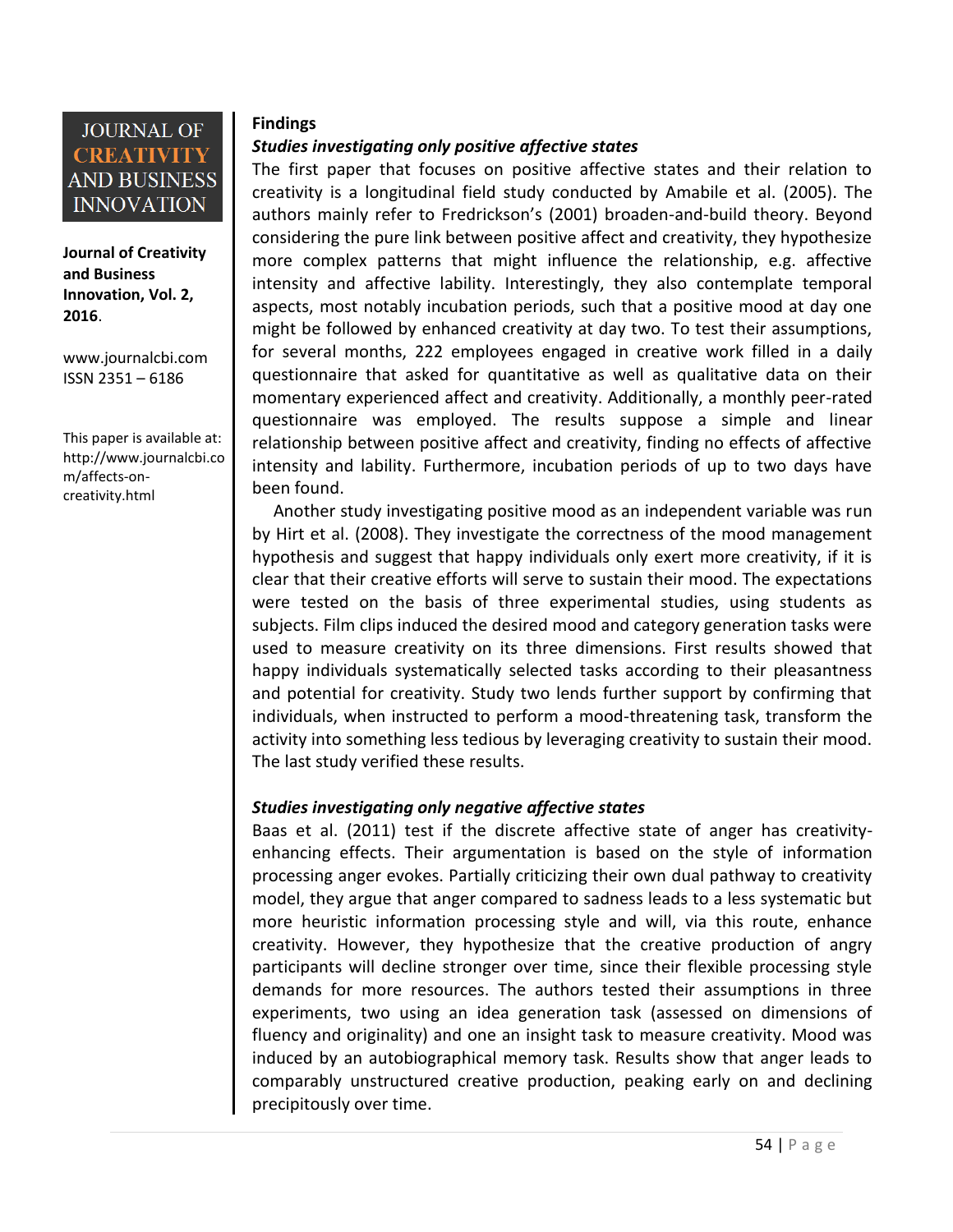**Journal of Creativity and Business Innovation, Vol. 2, 2016**.

[www.journalcbi.com](http://www.journalcbi.com/) ISSN 2351 – 6186

This paper is available at: [http://www.journalcbi.co](http://www.journalcbi.com/ideation-using-analogies.html) [m/affects-on](http://www.journalcbi.com/ideation-using-analogies.html)[creativity.html](http://www.journalcbi.com/ideation-using-analogies.html)

Conversely, González-Gómez and Richter (2015) explore how shame can contribute to creativity. Their reasoning is built on the perspective that discrete emotions motivate specific behavioral reactions. By proposing that creativity might be a suitable activity to potentially repair one's self-view, the authors infer that shame should have a positive effect on creativity. This main effect is supposed to be jointly moderated by creative team environment and the suppression of shame expressions. To test their hypothesis, the authors initially administered a twice-daily survey, over five consecutive days, to 306 employees. The daily survey assessed shame and creativity by self-ratings and by supervisor ratings of creativity at the end of the working week. Results do not suggest a main effect; however, substantial support was found for the moderating hypothesis. To verify the assumption of restore motivation in study one, the authors further conducted an experiment, which affirmed its the mediating mechanism.

### *Studies investigating positive and negative affective states Studies proposing single effects*

The dual pathway to creativity model, developed by De Dreu et al. (2008), offers a new explanation for the question why positive and negative moods may independently strengthen creativity. The authors propose that creativity may not only result from cognitive flexibility as it is predominantly theorized, but can also be a function of cognitive perseverance and persistence. That means that hard work and prolonged effort may equally enhance creativity. Further, the authors advocate for the importance of distinguishing moods not only on the basis of their hedonic tone but also with regard to the level of activation, assuming that activating moods lead to more creativity than deactivating moods irrespective of hedonic tone. However, the hedonic tone of mood states is thought to determine the route – flexibility or perseverance – through which creativity is evoked.

Friedman et al. (2007) consider the interactive effects that mood and task framing might have on creativity. By deriving their arguments from the feelingsas-information framework, they develop a motivational compatibility account for the mood-creativity relation. It suggests that positive and negative moods lead to different goals and motives. These in turn will determine how much processing effort an individual exerts on a creative generation task. That means, only when they are compatible with the nature of the task an individual will be motivated to pursue the task for the sake of goal attainment. Thus, in the case of positive affective states, the evoked motive is hypothesized to increase effort on creativity tasks framed as fun and silly (fun-seeking motive) relative to tasks that are framed as incompatible with the motive. In contrast, negative affective states could increase effort on creativity tasks framed as serious and important (problem-solving motive). The model was tested in three experiments, which employed creative generation tasks that were either construed as compatible with the fun-seeking or the problem-solving motive. Results of experiment one and two are only partially supportive - the effects of positive mood seem not to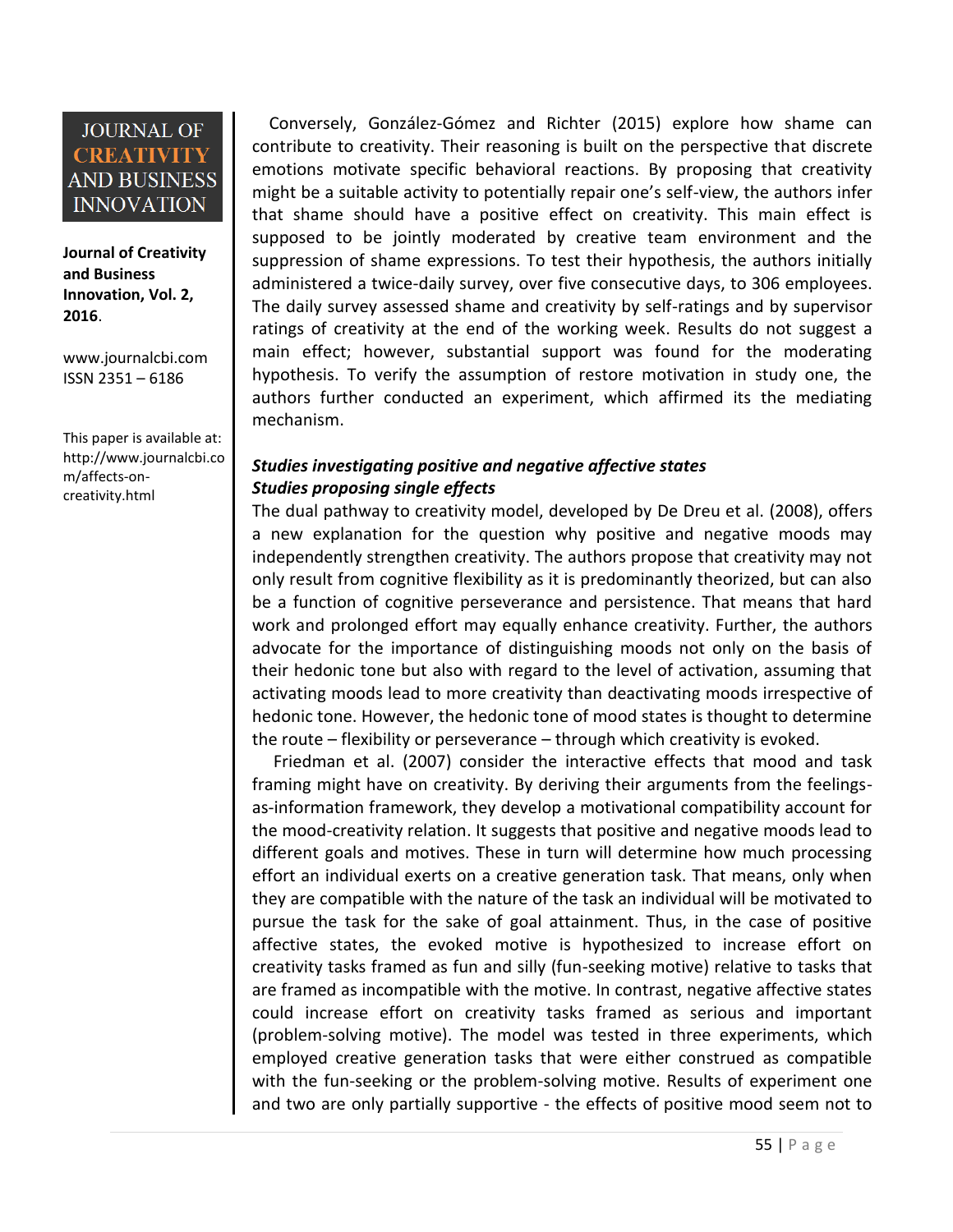**Journal of Creativity and Business Innovation, Vol. 2, 2016**.

[www.journalcbi.com](http://www.journalcbi.com/) ISSN 2351 – 6186

This paper is available at: [http://www.journalcbi.co](http://www.journalcbi.com/ideation-using-analogies.html) [m/affects-on](http://www.journalcbi.com/ideation-using-analogies.html)[creativity.html](http://www.journalcbi.com/ideation-using-analogies.html)

depend on task framing. However, experiment three successfully found a compatibility effect also for positive mood, which bolsters the model.

Binnewies and Wörnlein (2011) elaborate on how different hedonic variants of affect relate to creativity by daily surveys in a real work environment. They suggest that positive mood in the morning of a working day will be positively related to daily creativity. With regard to negative affective states, no main effect on creative production is proposed. Instead, the importance of possible moderators is pointed out, leading to the examination of job control as a boundary condition. It is hypothesized that the positive relation between positive affective states and daily creativity is intensified for high levels of job control. For negative affective states, the affect-creativity link may be positive when high levels of job control exist, whereas it may be negative low job control situations. 90 interior architects were advised to complete a morning and an afternoon survey on five consecutive days in order to provide data on their current mood and creativity. Results prove the direct, favorable effect of positive mood, and that for employees with low job control negative mood leads to reduced creativity. The remaining assumptions could not be confirmed.

Fernández-Abascal and Díaz (2013) compare the influences positive and negative affective states independently exert on creative thinking. To lay the foundation of their paper, they mainly review theories of cognitive processes that attribute creativity enhancing effects to positive moods. For negative moods, they refer to earlier empirical findings and newly emerged theories. The authors conducted two experiments that are of relevance for this review. In the first experimental setting, affect was induced by film clips (happiness, sadness); in the second, a masked induction procedure was applied (happiness, anger, control condition). In both experiments, creativity was assessed with the Torrance Test of Creative Thinking (TTCT; Torrance, 1984). Results of the two settings show that happiness, in contrast to sadness or anger, facilitates creativity. Thus, an individual's positive affective state enhances creativity, whereas an individual's negative mood was found to have no effect on creative production. A third experiment measuring habitual affect was disregarded.

Most recently, Xiao et al. (2015) likewise investigated the relation of different hedonic states to creativity, and went one step further by incorporating potential moderators. They suggest that two types of autonomy, namely dispositional and situational autonomy, might be suitable to explain previously inconsistent findings. It is hypothesized that high dispositional autonomy weakens the effects of mood, whereas high situational autonomy strengthens them. Generally, the authors presume that positive moods are more conducive to creativity. To test their assumptions, two experiments were conducted. In both settings, after the mood induction, subjects completed the TTCT to measure creativity on its three dimensions. Results of experiment one show that positive moods foster creativity more than negative moods. Furthermore, the effects of induced moods are contingent upon the level of dispositional autonomy, but they only stimulate creativity when dispositional autonomy was low. Similarly, experiment two also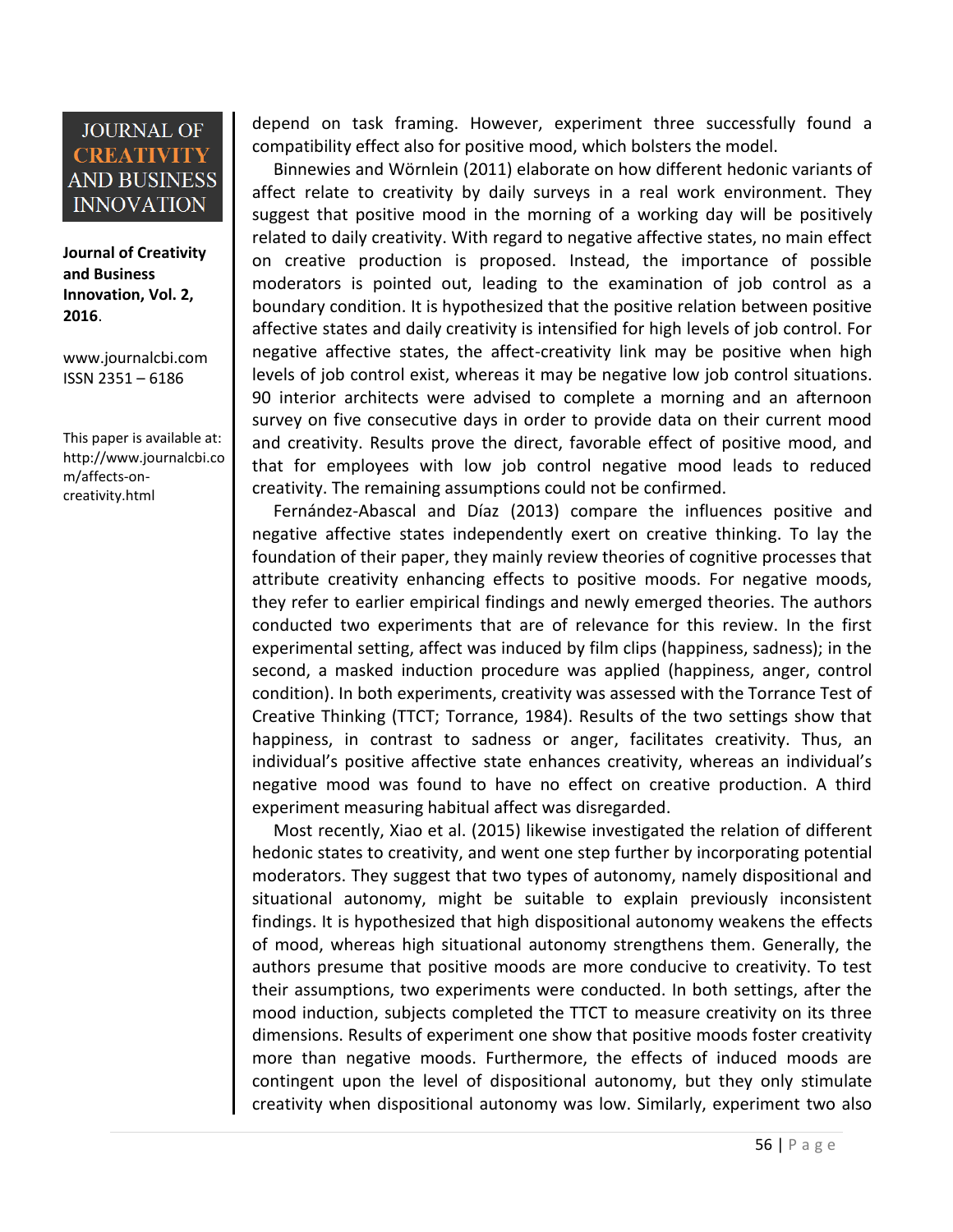**Journal of Creativity and Business Innovation, Vol. 2, 2016**.

[www.journalcbi.com](http://www.journalcbi.com/) ISSN 2351 – 6186

This paper is available at: [http://www.journalcbi.co](http://www.journalcbi.com/ideation-using-analogies.html) [m/affects-on](http://www.journalcbi.com/ideation-using-analogies.html)[creativity.html](http://www.journalcbi.com/ideation-using-analogies.html)

found that positive moods enhance creativity more than negative ones, but only when situational autonomy was high. Otherwise, the two moods have the same effect on creativity.

### *Studies proposing interaction effects*

A defining characteristic of George and Zhou's (2007) work is that it considers the interaction of positive and negative moods. More precisely, they investigate how the encounter of both states at different times will boost creativity in supportive work contexts. They develop their arguments on the basis of the feelings-asinformation theory, and contend that the cognitive tuning effects of both moods on information processing are critical in creative generation. It is hypothesized that the differential tuning effects of positive moods (less systematic processing) and negative moods (analytic processing) jointly operate through boosting each other to facilitate creativity. Therefore, the authors test the hypothesis that negative mood is most strongly and positively related to creativity, when positive mood is high and the context is supportive. They further propose that creativity is at its ultimate level when all variables in the three-way interaction are high. For their observational study design 161 employees filled in a questionnaire with items about the independent variables, while their creativity was rated by their respective supervisors. Findings confirm the three-way interaction. Unexpectedly, positive mood also has a direct positive effect on creativity.

Similarly, Bledow et al. (2013) distance themselves from isolated effects and rather consider the dynamic interplay of the two hedonic states. They propose that positive and negative affective states vary over time, and that these changes in affective experience trigger alterations in the applied styles of information processing. The dynamic interplay of the two affective states should then enable the integration of the different processing styles, which are vital for creativity. Consequently, two dynamics are estimated. Firstly, the strength of the positive relationship between positive affective states and creativity is hypothesized to increase when positive affect is preceded by a period of negative affect. Thus, negative mood at time one  $(t_1)$  should operate as a moderator in the positive mood-creativity relation at time two  $(t<sub>2</sub>)$ . Secondly, high creativity should emerge following an affective shift, involving an increase in positive affect and a decrease in negative affect from  $t_1$  to  $t_2$ . Since these two changes in mood are associated with different alterations in processing styles – which are together highly conducive to creativity – the decrease in negative mood from  $t_1$  to  $t_2$  should moderate the relation between change in positive mood from  $t_1$  to  $t_2$  and creativity. In a field study, which spanned one working week, 102 employees from different companies were asked to fill out a morning  $(t_1)$  and evening  $(t_2)$ online survey to measure the variables of interest. Results are supportive of both dynamics. Finally, an experimental study, using students as subjects, verified the positive consequences of an affective shift on creativity.

Instead of proposing that positive and negative affective states fluctuate over time to add to creativity, Fong (2006) suggests that their simultaneous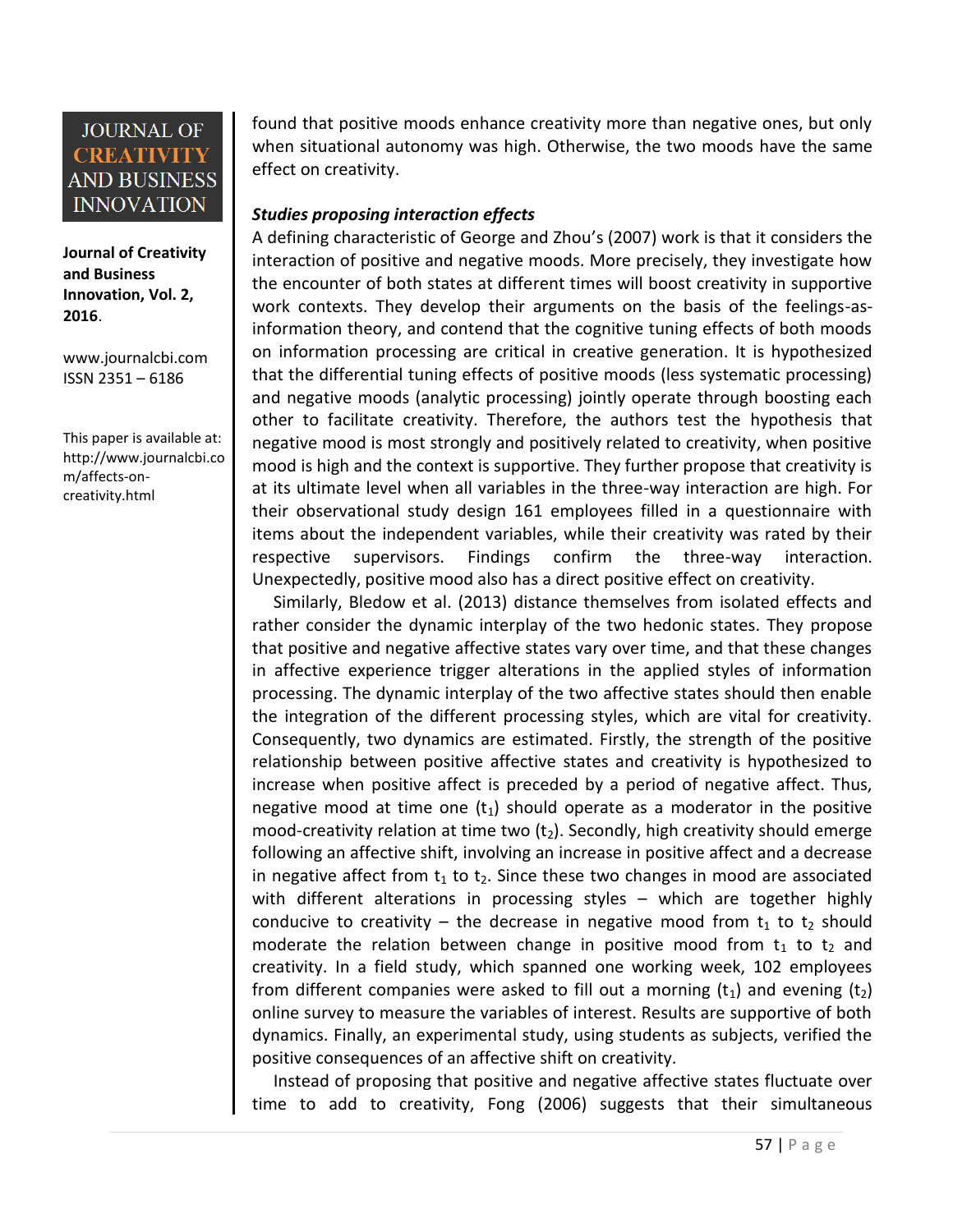**Journal of Creativity and Business Innovation, Vol. 2, 2016**.

[www.journalcbi.com](http://www.journalcbi.com/) ISSN 2351 – 6186

This paper is available at: [http://www.journalcbi.co](http://www.journalcbi.com/ideation-using-analogies.html) [m/affects-on](http://www.journalcbi.com/ideation-using-analogies.html)[creativity.html](http://www.journalcbi.com/ideation-using-analogies.html)

experience, defined as emotional ambivalence, may boost creative generation. She bases her argumentation on the theory that feelings operate as information or signals about the current environment. Thus, given that emotional ambivalence is perceived as an unusual affective state, it signals to the individual that it is in an atypical environment. As a reaction to this informational cue, the individual is hypothetically reminded that stimuli in the environment, which seem to be unconnected, could actually be related, increasing the individual's sensitivity to unusual associations and ultimately its creativity. This relationship is expected to be moderated by the perceived typicality of ambivalence, while the favorable effects on creativity will drop when ambivalence is no longer considered unusual. Two experiments tested these assumptions. In experiment one, mood was manipulated and sensitivity to remote associations was assessed by a creative thinking task. In experiment two, the perceived typicality of ambivalence was additionally manipulated to test for moderation. Results support the two hypotheses.

#### *Meta-analyses*

As one might already infer from the depiction of the previous articles, the research field is quite heterogeneous and results are not always consistent. Therefore, the portrayal of two meta-analyses might be helpful. In order to address the widely-held view that positive mood consistently leads to creativity, Davis (2009) conducted a meta-analysis of 62 experimental and ten observational studies. He estimates positive moods to promote creativity, while neutral or negative moods are used as a referent mood state. Further, he argues that the effects of mood on creativity are dependent on the sort of task that is used to operationalize creativity. Thus, positive mood should only lead to enhanced performance on ideation tasks. Contrary, achievement on problem-solving tasks is not expected to vary due to mood. Additionally, the duration of negative mood effects was found to exceed the one of positive moods. Therefore, it is assumed that positive mood should improve creativity on timed tasks and negative mood on untimed tasks. As a third aspect, the author considered the influence of mood intensity. With regard to the design of experimental investigations, mood induction procedures evoking moods of moderate intensity should have stronger effects on creativity than the ones that evoke high or low intensity moods. To find relevant studies, Davis conducted a multi-stage search process and based the decision for inclusion on three rules. In summarizing results, despite the finding that negative moods do not enhance performance on untimed tasks, no hypothesis is rejected. Overall, the author calls for a contextual perspective on the mood-creativity link.

Another meta-analysis that synthesized 102 effect sizes and incorporated studies of a time period of 25 years was carried out by Baas et al. (2008). The authors distinguish between mood states, not only on the basis of their hedonic tone, but also on the two dimensions of activation and regulatory focus (promotion vs. prevention focus). Relating these dimensions of mood to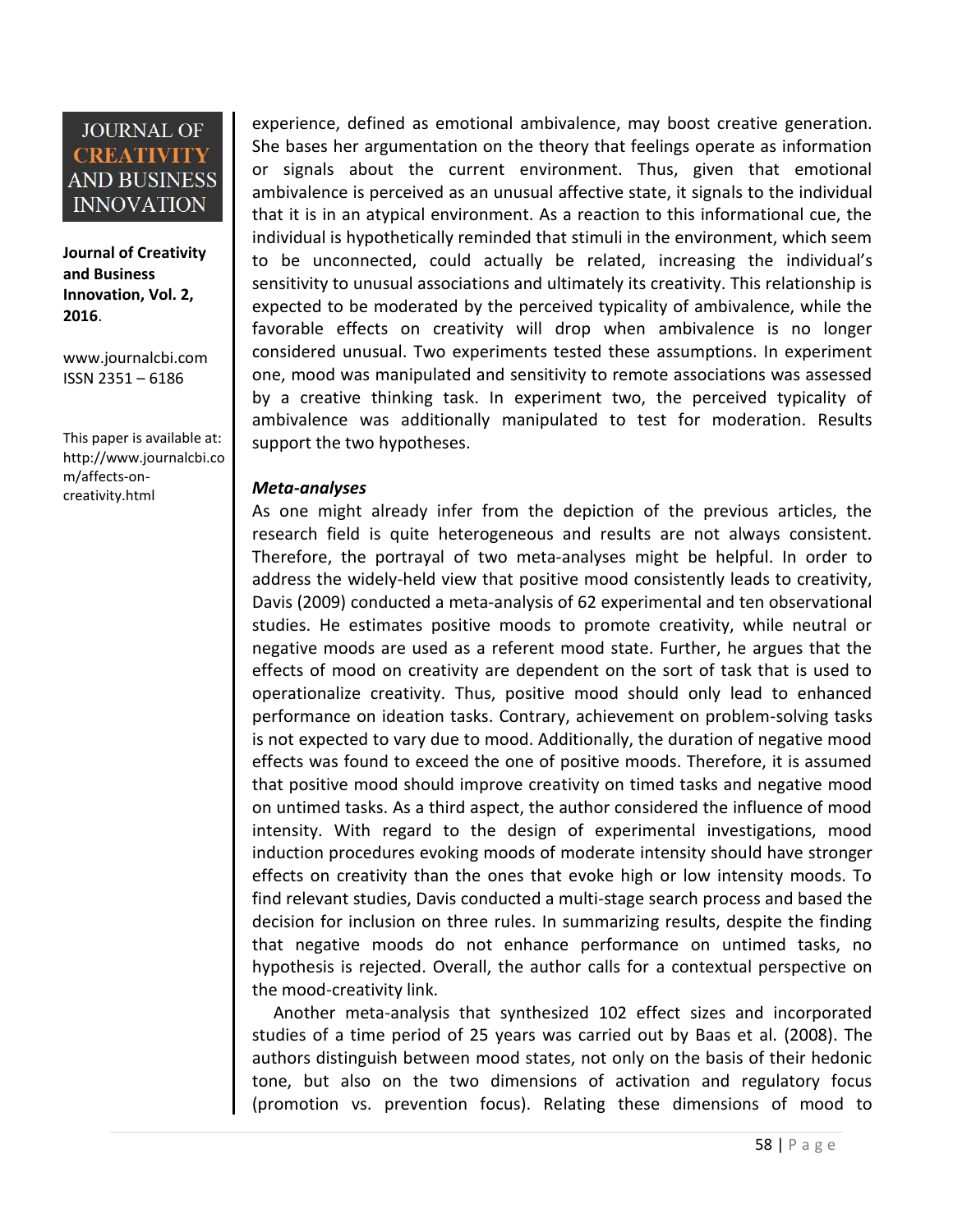**Journal of Creativity and Business Innovation, Vol. 2, 2016**.

[www.journalcbi.com](http://www.journalcbi.com/) ISSN 2351 – 6186

This paper is available at: [http://www.journalcbi.co](http://www.journalcbi.com/ideation-using-analogies.html) [m/affects-on](http://www.journalcbi.com/ideation-using-analogies.html)[creativity.html](http://www.journalcbi.com/ideation-using-analogies.html)

creativity, three hypotheses are derived. The hedonic tone hypothesis suggests that positive moods, due to increases in cognitive flexibility, lead to greater creativity than negative or neutral moods. The activation hypothesis attributes greater creativity to activating moods than to their deactivating counterparts. Lastly, the regulatory focus hypothesis postulates that a mood state's associated regulatory focus in combination with its degree of activation determines creativity. Compared with mood-neutral controls, activating promotion focused moods would enhance creative performance, whereas activating prevention focused moods would hamper creativity. Deactivating mood states are thought to have only minor impacts, regardless of their regulatory focus. The authors based their literature search on various sources and filtered the potential articles by four inclusion rules. Results largely approve the first two hypotheses and fully support the regulatory focus-activation interaction.

#### **Discussion**

#### *Influence of positive and negative affective states on creativity*

An often inherent assumption of the above articles is that positive affective states are more conducive to and have a more direct effect on creativity than negative ones. However, the results show that the relationship between positive affective states and creativity is a relatively stable one that is positive in nature. Given that not only the general study designs of these investigations were different but additionally distinct operationalizations of the concepts were used, it can be concluded that the effect is relatively robust and generalizes across findings.

With regard to negative affective states, the results are far less consistent and no ultimate conclusions can be drawn. While some studies detect a positive link between negative mood and creativity, others find no direct relationship. Knowing that earlier studies also found direct negative relations, the conflicting findings lead to the conjecture that the impact of negative mood on creativity might be more context-dependent than the impact of positive mood, e.g. the effect of negative mood on employee creativity is dependent on the level of job control. Consequently, considering moderators or interaction effects might help in explaining the inconsistent relationship. Alternatively, one might propose that the relationship is not unitary in its valence, because distinct negative emotions might affect creativity differently. Therefore, it would be inappropriate to subsume them under one concept. Support for this train of thought might be derived when comparing the effects of anger and shame on creativity. While both were hypothesized to increase creativity, only anger had a direct positive effect. Shame instead did not lead to enhanced creativity in an organizational setting, unless two boundary conditions were fulfilled. The dual pathway to creativity model further bolsters this view in that two different moods of the same hedonic tone (anger and sadness) did not lead to an equal level of creativity as they varied on another dimension. Altogether, these findings allude to the importance of considering discrete emotions separately, and distinguishing mood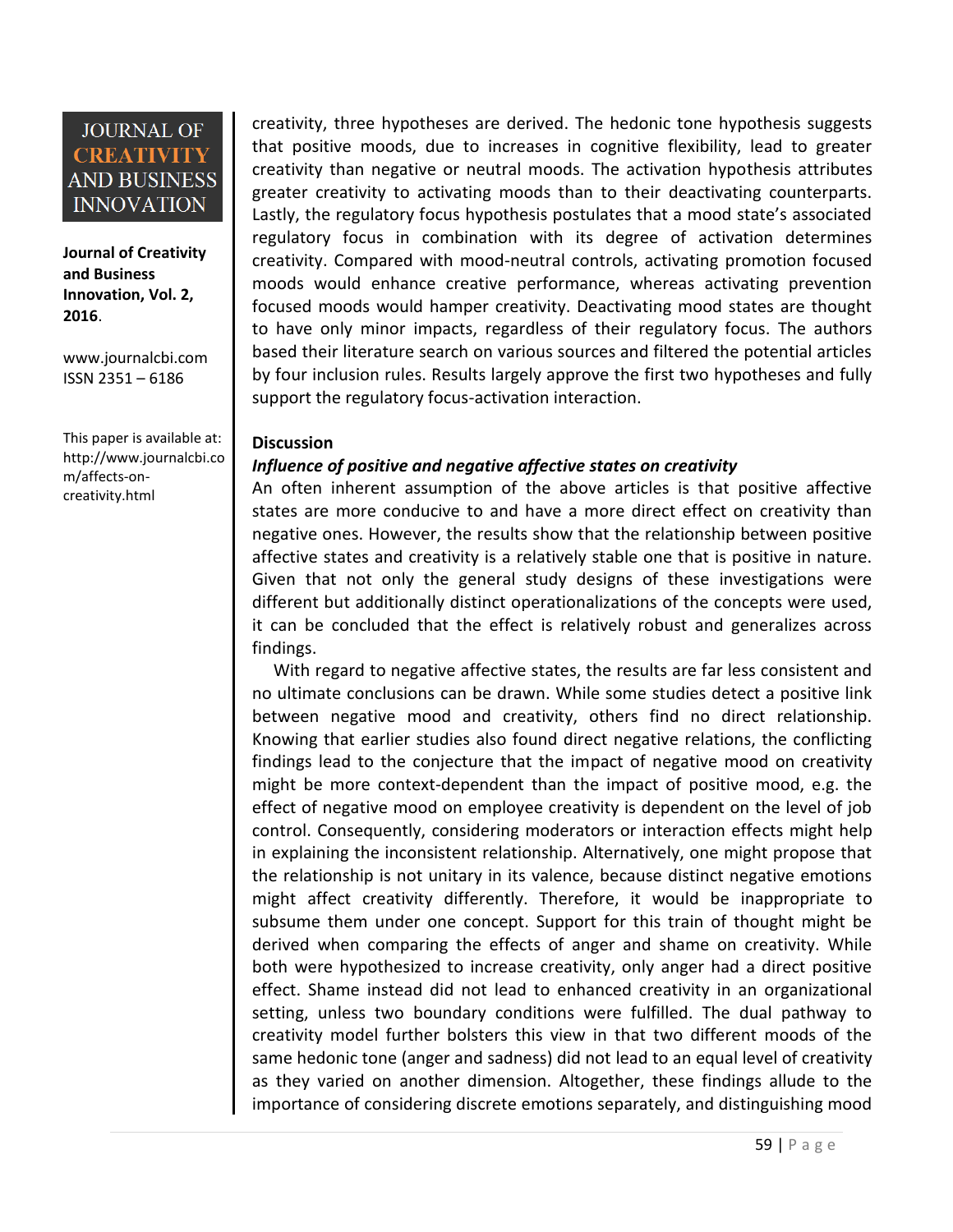**Journal of Creativity and Business Innovation, Vol. 2, 2016**.

[www.journalcbi.com](http://www.journalcbi.com/) ISSN 2351 – 6186

This paper is available at: [http://www.journalcbi.co](http://www.journalcbi.com/ideation-using-analogies.html) [m/affects-on](http://www.journalcbi.com/ideation-using-analogies.html)[creativity.html](http://www.journalcbi.com/ideation-using-analogies.html)

states on the basis of more dimensions. This advice should likewise be followed for positive affective states. It seems that categorizing moods merely on the basis of the hedonic tone dimension has become too simplistic to yield new insights and that more fine-grained differentiations are desirable in future. A last explanation for the inconsistent findings might considers the varying operationalizations of creativity used to measure the concept. Given that the effects of negative moods seem to be more context-dependent, it is possible that different creativity tasks and scales are not equally appropriate to capture the effects of negative moods on certain facets of creativity. Therefore, inconsistent results might be obtained. In general, the distinct measures applied should be selected with caution. One could criticize whether comparisons are admissible, and if so, to what degree they are meaningful and can reliably be generalized to other circumstances. Future investigations might therefore try to apply more uniform measures of creativity. However, probably for the sake of simplicity, it is common practice to compare the results of different operationalizations and at least for positive mood it seems to make no difference.

#### *Latest developments in the research field*

Lastly, to do justice to the question of whether the research field has been advanced, the results will be discussed with regard to the new insights they yield. Three areas of advancement could be identified.

First, while past work was merely based on the hedonic tone dimension of affective states, it seems that the research community increasingly tried to incorporate additional dimensions. For example, De Dreu et al. (2008) added a mood state's level of activation and found that a mood's effect on creativity also depends on this dimension. Also, Filipowicz (2006) attributes greater importance to the dimension of activation than to an affective state´s valence in driving creative generation. The underlying logic of this development, even though in the future some dimensions might be more valued than others, is that their combination better explains creativity than do any of these aspects alone.

Second, within the last decade, interactions between positive and negative affective states seem to have become a key research area. While former investigations mostly considered the two hedonic states in isolation, three papers of the literature review focus on their dynamic interplay. For instance, George and Zhou (2007) and Bledow et al. (2013) investigate how both hedonic states rise and fall over time to promote creativity, whereas Fong (2006) even suggests that their simultaneous experience leads to higher creativity. The intention behind this new line of inquiry is to look at affective states more realistically, since real life moods are continuously changing and therefore clearly both hedonic states are experienced.

Third, on the basis of previous theoretical accounts, new models that try to offer a better explanation for the mood-creativity relation were established. In this connection, the dual pathway to creativity model, developed by De Dreu et al. (2008), is probably the most important. Providing new insights into how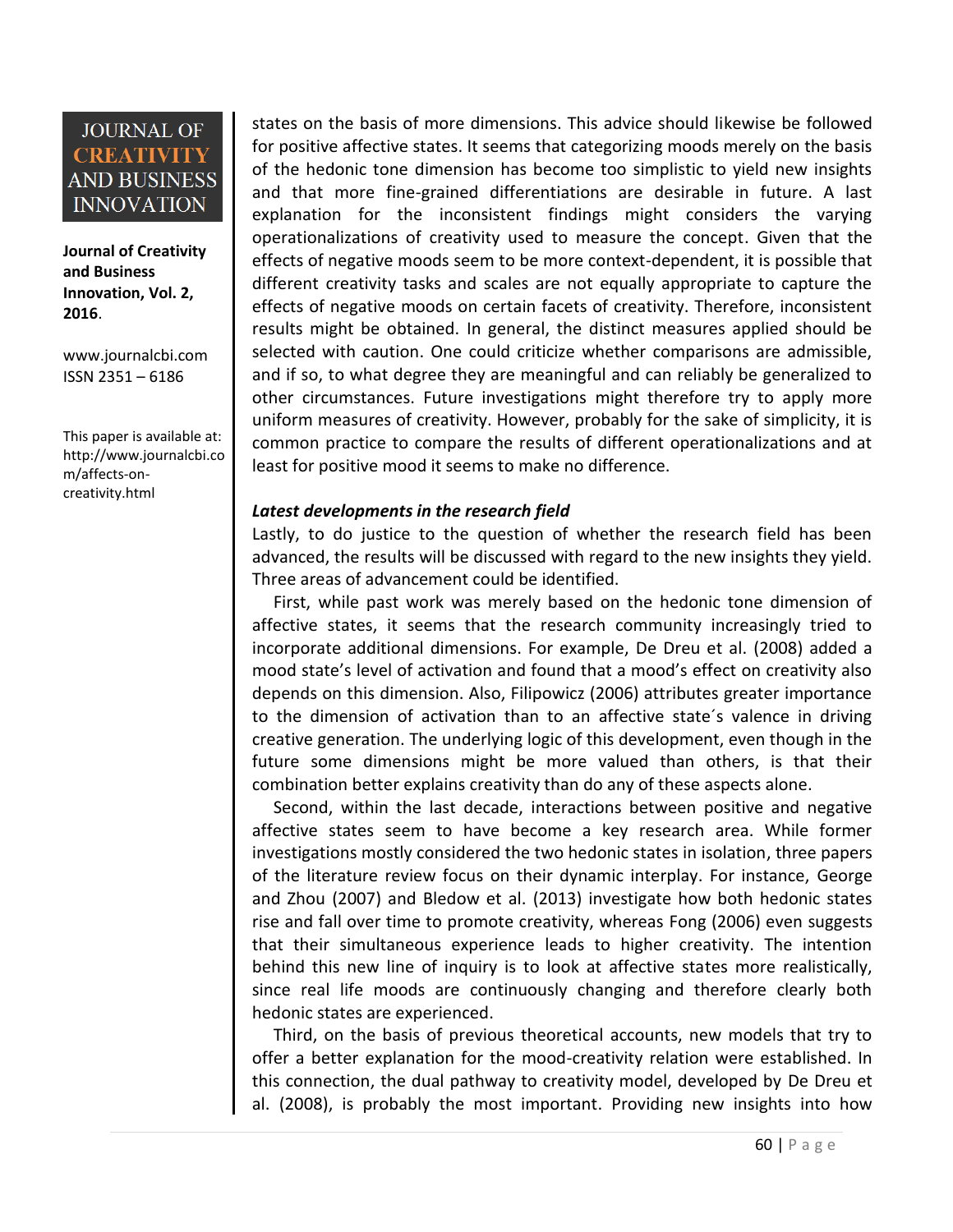#### **Journal of Creativity and Business Innovation, Vol. 2, 2016**.

[www.journalcbi.com](http://www.journalcbi.com/) ISSN 2351 – 6186

This paper is available at: [http://www.journalcbi.co](http://www.journalcbi.com/ideation-using-analogies.html) [m/affects-on](http://www.journalcbi.com/ideation-using-analogies.html)[creativity.html](http://www.journalcbi.com/ideation-using-analogies.html)

negative moods may enhance creative performance, it is frequently cited by subsequent research papers. To summarize, the three areas illustrate that progress has been made and that research approaches are continuously improved to better approach still existing inconsistencies. However, it seems that to unravel the impacts of especially negative moods, more research is needed.

#### **Contributions, limitations and implications**

Taking into account that affect permeates organizations (Barsade & Gibson, 2007) and also that a lack of research existed in the subject area a decade ago (Shalley et al., 2004), the research question asked for a deeper investigation of affective states as a determinant of creativity.

In summary, positive and negative affective states both have the potential to influence employee creativity. Nevertheless, the influences that they exert are not equally well discovered and explained. In previous theory, most models that build a bridge across the two concepts focus on the favorable effects of positive affective states. Theoretical models that incorporate negative moods and emotions are quite rare. This review fills this gap through analyzing the latest findings on the affective states-creativity link. Comparisons of the 16 included articles largely illustrate that positive affective states boost creativity irrespective of the context. Their influences on creativity seem to be direct and stable. However, with regard to their negative counterparts, there are still sharp divisions over their relation to creativity: positive, negative and no correlations have been found. Therefore, the only proper conclusion that can be drawn for negative affective states is that their influences seem to be more contextdependent. Moderators, a more precise distinction between negative affective states and more uniform measures of creativity, are proposed to be able to help in unraveling the still existing complexity. Even though the results of the literature review show that the influences of negative affective states are still very much of an open question, they certify that good progress has been made in advancing the research area. Most notably, new dimensions of mood, interaction effects of both hedonic states and new models were proposed, with one of those even elaborating on the favorable effects of negative mood.

A natural implication of the above findings is that managers should try to cultivate positive affective states among their employees to maximize their creativity. This recommendation is of major importance as Eubanks et al. (2010) found that positive affective states may offset disadvantages in individual creative potential. Instead, the induction of negative affective states in employees is not recommended. Even though anger and shame were shown to have the potential to boost creativity (Baas et al., 2011; González-Gómez & Richter, 2015), the impacts of negative emotions are too context-dependent and therefore instable and easily reversible. Managers that intentionally shame or annoy their employees are thus not only at risk to miss the intended outcome, but above all threaten the working atmosphere. If negative emotions unavoidably occur, managers should try to reshape the context so that negative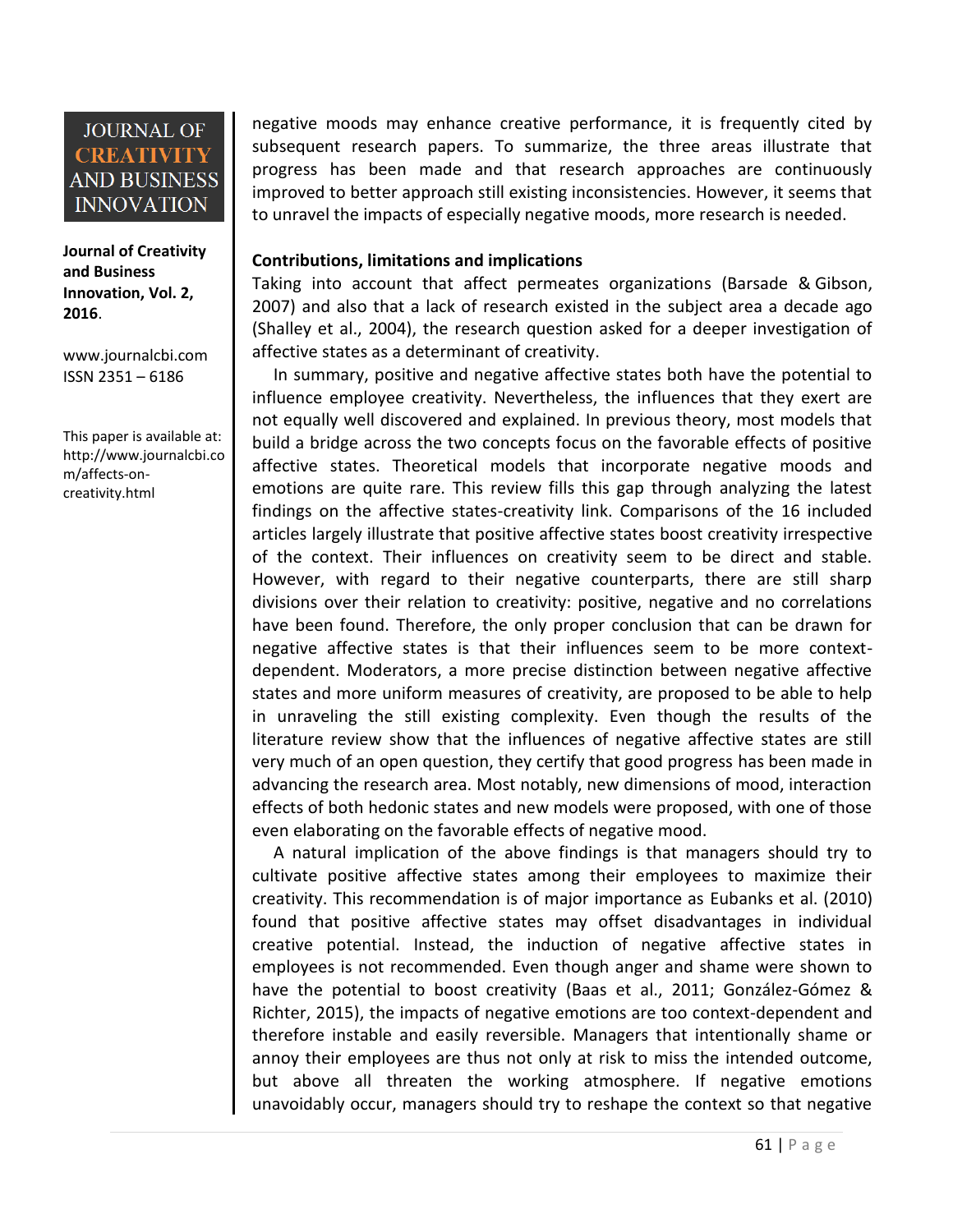**Journal of Creativity and Business Innovation, Vol. 2, 2016**.

[www.journalcbi.com](http://www.journalcbi.com/) ISSN 2351 – 6186

This paper is available at: [http://www.journalcbi.co](http://www.journalcbi.com/ideation-using-analogies.html) [m/affects-on](http://www.journalcbi.com/ideation-using-analogies.html)[creativity.html](http://www.journalcbi.com/ideation-using-analogies.html)

emotions might also lead to enhanced creativity e.g. by fostering a creative team environment (González-Gómez & Richter, 2015).

Even though research question was answered, further research in this field is highly recommended. Although more than 1100 articles were investigated and the quality of the analyzed articles ensured a well-regarded sample, an extensive literature review would enhance the salience of findings. . Further, the discussion of results focused on the relation of affective states, classified according to their hedonic tone and creativity, with only minor debate about affective states that are distinguished based on other dimensions. Therefore, future studies might focus more on how activating versus deactivating mood states are linked to creativity. Another limitation that needs to be addressed is the missing differentiation between moods and emotions as they were subsumed under affective states. Future studies might try to distinguish more precisely between the two subgroups, to test if they really exert the same effects. However, this would be a difficult endeavor, as the research articles themselves do not delineate the concepts strictly. Finally, the most pressing issue that demands for future research is the impact of negative affective states on creativity. As a starting point, the three proposed explanations for the inconsistent results could be used. Lastly, for the research community, this systematic literature review provides a useful synopsis to distribute research efforts appropriately within the next decade.

#### **References:**

- Amabile, T. M., Barsade, S. G., Mueller, J. S., & Staw, B. M. (2005). Affect and creativity at work. *Administrative Science Quarterly*, *50*(3), 367–403.
- Amabile, T. M., Conti, R., Coon, H., Lazenby, J., & Herron, M. (1996). Assessing the work environment for creativity. *Academy of Management Journal*, *39*(5), 1154–1184.
- Anderson, N., De Dreu, C. K. W., & Nijstad, B. A. (2004). The routinization of innovation research: a constructively critical review of the state-of-the-science. *Journal of Organizational Behavior*, *25*(2), 147–173.
- Anderson, N., Potočnik, K., & Zhou, J. (2014). Innovation and creativity in organizations: A stateof-the-science review, prospective commentary, and guiding framework. *Journal of Management*, *40*(5), 1297–1333.
- Angie, A. D., Connelly, S., Waples, E. P., & Kligyte, V. (2011). The influence of discrete emotions on judgement and decision-making: A meta-analytic review. *Cognition and Emotion*, *25*(8), 1393–1422.
- Baas, M., De Dreu, C. K. W., & Nijstad, B. A. (2008). A meta-analysis of 25 years of mood-creativity research: Hedonic tone, activation, or regulatory focus? *Psychological Bulletin*, *134*(6), 779– 806.
- Baas, M., De Dreu, C. K. W., & Nijstad, B. A. (2011). Creative production by angry people peaks early on, decreases over time, and is relatively unstructured. *Journal of Experimental Social Psychology*, *47*(6), 1107–1115.
- Barsade, S. G., & Gibson, D. E. (2007). Why does affect matter in organizations? *Academy of Management Perspectives*, *21*(1), 36–59.
- Binnewies, C., & Wörnlein, S. C. (2011). What makes a creative day? A diary study on the interplay between affect, job stressors, and job control. *Journal of Organizational Behavior*, *32*(4), 589–607.

Bledow, R., Rosing, K., & Frese, M. (2013). A dynamic perspective on affect and creativity.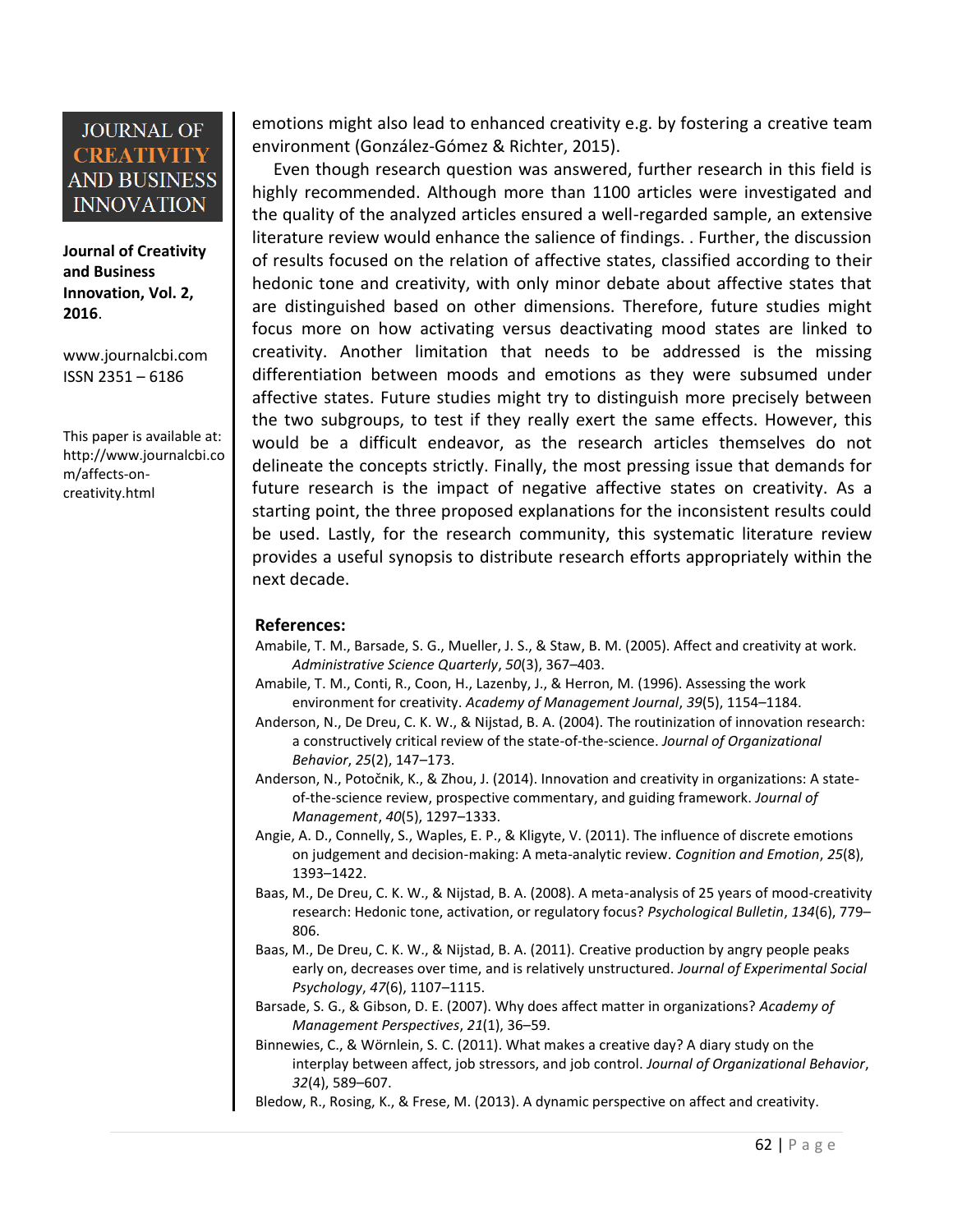**Journal of Creativity and Business Innovation, Vol. 2, 2016**.

[www.journalcbi.com](http://www.journalcbi.com/) ISSN 2351 – 6186

This paper is available at: [http://www.journalcbi.co](http://www.journalcbi.com/ideation-using-analogies.html) [m/affects-on](http://www.journalcbi.com/ideation-using-analogies.html)[creativity.html](http://www.journalcbi.com/ideation-using-analogies.html)

*Academy of Management Journal*, *56*(2), 432–450.

Davis, M. A. (2009). Understanding the relationship between mood and creativity: A metaanalysis. *Organizational Behavior and Human Decision Processes*, *108*(1), 25–38.

- De Dreu, C. K. W., Baas, M., & Nijstad, B. A. (2008). Hedonic tone and activation level in the mood-creativity link: Toward a dual pathway to creativity model. *Journal of Personality and Social Psychology*, *94*(5), 739–756.
- Eubanks, D. L., Murphy, S. T., & Mumford, M. D. (2010). Intuition as an influence on creative problem-solving: The effects of intuition, positive affect, and training. *Creativity Research Journal*, *22*(2), 170–184.
- Fernández-Abascal, E. G., & Díaz, M. D. M. (2013). Affective induction and creative thinking. *Creativity Research Journal*, *25*(2), 213–221.
- Filipowicz, A. (2006). From positive affect to creativity: The surprising role of surprise. *Creativity Research Journal*, *18*(2), 141–152.
- Fong, C. T. (2006). The effects of emotional ambivalence on creativity. *Academy of Management Journal*, *49*(5), 1016–1030.
- Fredrickson, B. L. (1998). What good are positive emotions? *Review of General Psychology*, *2*(3), 300–319.
- Fredrickson, B. L. (2001). The role of positive emotions in positive psychology: The broaden-andbuild theory of positive emotions. *American Psychologist*, *56*(3), 218–226.
- Friedman, R. S., Förster, J., & Denzler, M. (2007). Interactive effects of mood and task framing on creative generation. *Creativity Research Journal*, *19*(2-3), 141–162.
- George, J. M. (2007). Creativity in organizations. *Academy of Management Annals*, *1*(1), 439–477.
- George, J. M., & Zhou, J. (2002). Understanding when bad moods foster creativity and good ones don't: The role of context and clarity of feelings. *Journal of Applied Psychology*, *87*(4), 687– 697.
- George, J. M., & Zhou, J. (2007). Dual tuning in a supportive context: Joint contributions of positive mood, negative mood, and supervisory behaviors to employee creativity*. Academy of Management Journal*, *50*(3), 605–622.
- Gilhooly, K. J., & Murphy, P. (2005). Differentiating insight from non-insight problems. *Thinking & Reasoning*, *11*(3), 279–302.
- González-Gómez, H. V., & Richter, A. W. (2015). Turning shame into creativity: The importance of exposure to creative team environments. *Organizational Behavior and Human Decision Processes*, *126*, 142–161.

Guilford, J. P. (1967). *The nature of human intelligence*. New York: McGraw-Hill.

- Hirt, E. R., Devers, E. E., & McCrea, S. M. (2008). I want to be creative: Exploring the role of hedonic contingency theory in the positive mood-cognitive flexibility link. *Journal of Personality and Social Psychology*, *94*(2), 214–230.
- Isen, A. M., & Daubman, K. A. (1984). The influence of affect on categorization. *Journal of Personality and Social Psychology*, *47*(6), 1206–1217.
- Isen, A. M., Daubman, K. A., & Nowicki, G. P. (1987). Positive affect facilitates creative problem solving. *Journal of Personality and Social Psychology*, *52*(6), 1122–1131.
- Isen, A. M., Johnson, M. M. S., Mertz, E., & Robinson, G. F. (1985). The influence of positive affect on the unusualness of word associations. *Journal of Personality and Social Psychology*, *48*(6), 1413–1426.
- Isen, A. M., Shalker, T. E., Clark, M., & Karp, L. (1978). Affect, accessibility of material in memory, and behavior: A cognitive loop? *Journal of Personality and Social Psychology*, *36*(1), 1–12.
- Kumar, R. (1997). The role of affect in negotiations: An integrative overview. *Journal of Applied Behavioral Science*, *33*(1), 84–100.
- Madjar, N., Oldham, G. R., & Pratt, M. G. (2002). There's no place like home? The contributions of work and nonwork creativity support to employees' creative performance. *Academy of Management Journal*, *45*(4), 757–767.
- Martin, L. L., & Stoner, P. (1996). Mood as input: What we think about how we feel determines how we think. In L. L. Martin & A. Tesser (Eds.), *Striving and feeling: Interactions among*